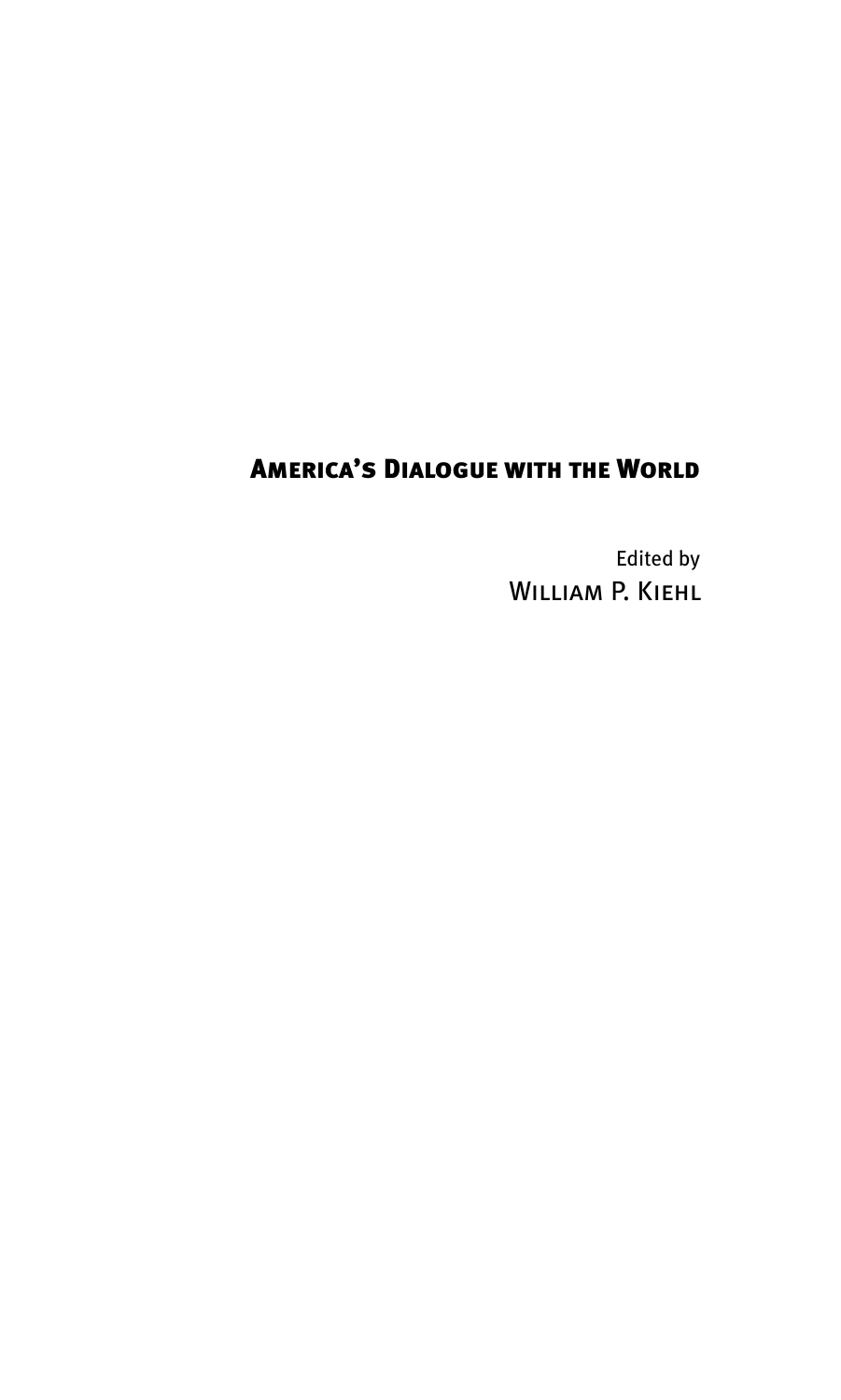© 2006 Public Diplomacy Council All rights reserved.

Public Diplomacy Council School of Media and Public Affairs The George Washington University 805 21st Street, NW, Suite 400 Washington, DC 20052 USA Telephone: 202-994-0389 E-mail: pdi410@gwu.edu www.publicdiplomacycouncil.org

ISBN 0-9764391-1-5

The findings, interpretations, and conclusions expressed here are those of the authors.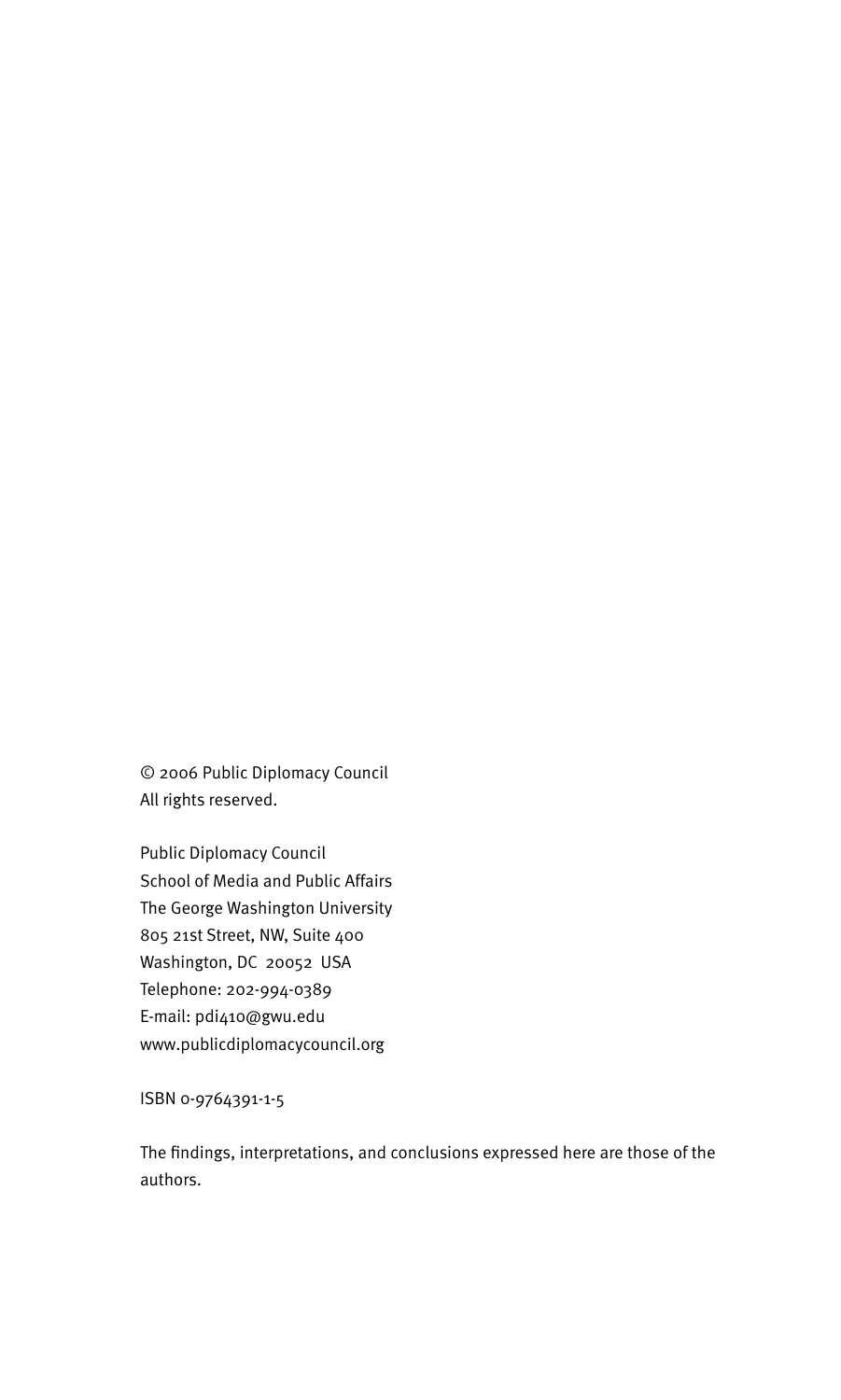# Arts Diplomacy: The Neglected Aspect of Cultural Diplomacy

John Brown

"Why doesn't your embassy sponsor more exhibits and concerts?"

"The French, the Germans, the Japanese, other countries: they organize artistic events—why don't you have as many as they do?"

"Doesn't your government have any interest in showing American art abroad?"

Such are the questions that host country nationals constantly peppered me with in my twenty-some years practicing public diplomacy during the Cold War and its aftermath in eastern Europe. This essay is an effort to answer their questions, which I am rephrasing in two ways: (1) Why does the U.S. government's cultural diplomacy neglect the presentation of American art abroad, which I am calling, in this essay, "arts diplomacy"? (2) Is arts diplomacy important, and should the U.S. government support it?

But first, an attempt at definitions. By art, I mean the high arts: painting, music, literature, architecture. Whether certain works of high art should be considered universally accepted artistic achievements is, I would suggest, intrinsic to their even being considered "high art." Of course, it is on occasion hard to distinguish between high and low art or "popular culture." But most of us do sense a difference between, say, a classic American film (you name it) and a television commercial for beer, even if they are not as unconnected as some purists might think. Finally, when I write about cultural diplomacy, I am focusing on the U.S. government's support of it, although I am aware that much "cultural diplomacy" can take place without government involvement.

The title is adapted from Charles Frankel, *The Neglected Aspect of Foreign Affairs: American Educational and Cultural Policy Abroad* (Washington: Brookings Institution, 1966). I thank all the colleagues who were kind enough to read earlier versions of this paper and made many valuable suggestions.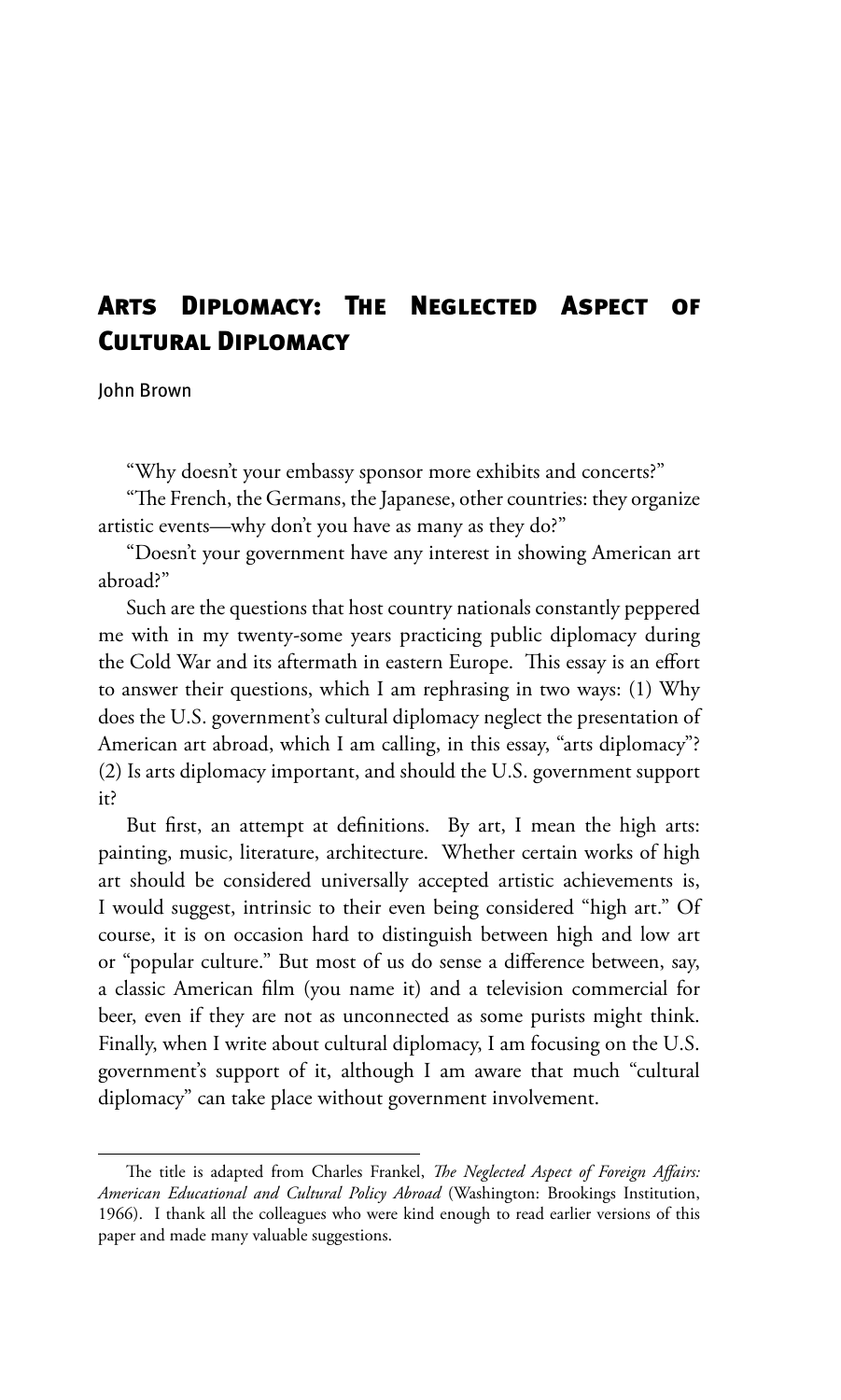I.

While serving in communist and post-communist eastern Europe, where culture, as in some other parts of the world, is perhaps more important than politics, I quickly became aware that not only the intelligentsia, but people from all walks of life —mostly patrons in the open access United States Information Service (USIS) libraries that existed in this period—could not understand why the United States government, representing the most powerful and richest country in the world, did so little to promote its art overseas. To be sure, the users of our libraries were impressed by these facilities' bright, inviting, "American" atmosphere and their resources, especially current magazines. But the popularity of the libraries could not overcome the widespread view among many segments of the local populations that the United States, unlike other industrialized countries, did not make presentations of its artistic achievements a priority of its foreign relations. The USIS libraries were not quite, in the view of those who frequented them, "cultural centers." I was often asked by their patrons, for example, why the libraries, though they covered subjects like economics and politics, had such small collections of *belles lettres*, especially contemporary American literature. In Poland in the late 1980s—when I was serving in Krakow, by many Poles considered the country's cultural capital—the requests for such volumes were so frequent that I felt compelled to buy these books myself rather than expect (or even hope) the United States Information Agency (USIA), my home agency, to pouch them to the post, despite the existence of a regional librarian responsible for these matters. So, during rare motorcar trips to Berlin to purchase necessary consumer items (then considered capitalist luxuries in Poland), I would raid the fiction section, perhaps too indiscriminately, of the U.S. Army book store in that city and, safe in my diplomatic immunity, triumphantly bring the literary goodies across the Iron Curtain, with no questions asked by border guards.<sup>1</sup>

As my personal experience with USIA during the Cold War suggests, a neglected aspect of our cultural diplomacy—at least as our foreign interlocutors see it—has been the poverty, both quantitative and qualitative, of its artistic dimension.<sup>2</sup> This judgment is echoed today by the recent report of the Advisory Committee on Cultural Diplomacy, Cultural Diplomacy: The Linchpin of Public Diplomacy (2005), in which we learn the following from the committee's fact finding mission to Muscat, Cairo, and London:

A theme emerged from a luncheon in Muscat with members of the Omani Fine Arts Society, which we would hear throughout our travels: the need for more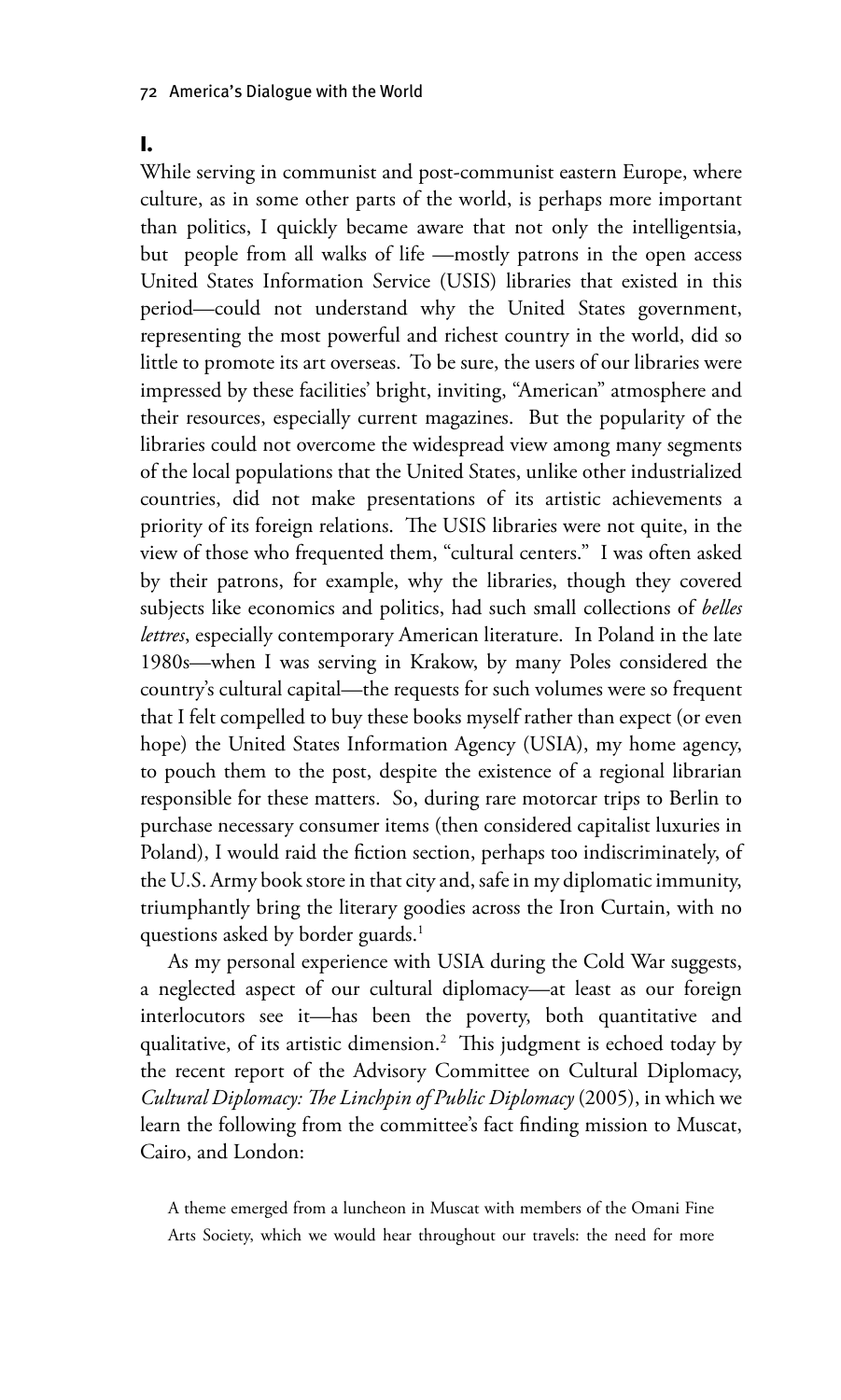exchanges of actors, animators, artists, directors, writers, state technicians, and Web designers. …

At the National Cultural Center [in Cairo], a dazzling \$60 million complex of theaters, music halls, exhibition spaces, and offices built for the Egyptian people by the Japanese government, we saw the results of cultural diplomacy: 700 performances a year, attended by 300,000 people, each of whom, in some small corner of his or her mind, remembers the benefactors of the space in which they take such pleasure. …

"You reach the people through art and culture," said an official [from the U.S. Embassy in Cairo]. But our cultural presence in this country no longer exists. The French Cultural Ministry can give you a monthly calendar. We can't do anything, because we don't know when anything will happen.<sup>3</sup>

## II.

The neglect of arts diplomacy by the U.S. government reflects certain long-term traits of the American national character: it is puritanical, democratic, void of a national culture, yet it influences the world through its mass entertainment.<sup>4</sup> It is, of course, an oversimplification to reduce America's national character to being "puritanical." But it is undeniable, as the respected art historian Lloyd Goodrich noted, that in America, thanks to "a survival from our pioneer and puritan past," art has been "considered a luxury and non-essential—an attitude that still persists."5 Hard work, not arts appreciation, is the Puritan's priority, even if he did tolerate church music.<sup>6</sup>

A second element in our national character that makes our government historically disinclined towards arts diplomacy is the political—specifically, democratic—nature of American society, for which culture—specifically, the high arts—is far less important as a means of national self definition than in countries with older, more established cultures in continental Europe or Asia (France and China immediately come to mind).<sup>7</sup> To be sure, from its very first days the Republic included citizens who had an admiration for the finer things in life (John Adams and Thomas Jefferson among them), and by the end of the nineteenth century wealthy American industrialists were well on their way to accumulating great art collections.8 But, despite this minority interest in the high arts, it was not artistic achievements or standards, but universal political ideals stressing the dignity of the common man, which made the United States what Americans consider it to be: "democratic," not "cultured." "We the people" see little need for a unique national high culture that should be promoted at home or abroad; as Sumner Welles, the under secretary of state during the Franklin D. Roosevelt Administration, remarked, "The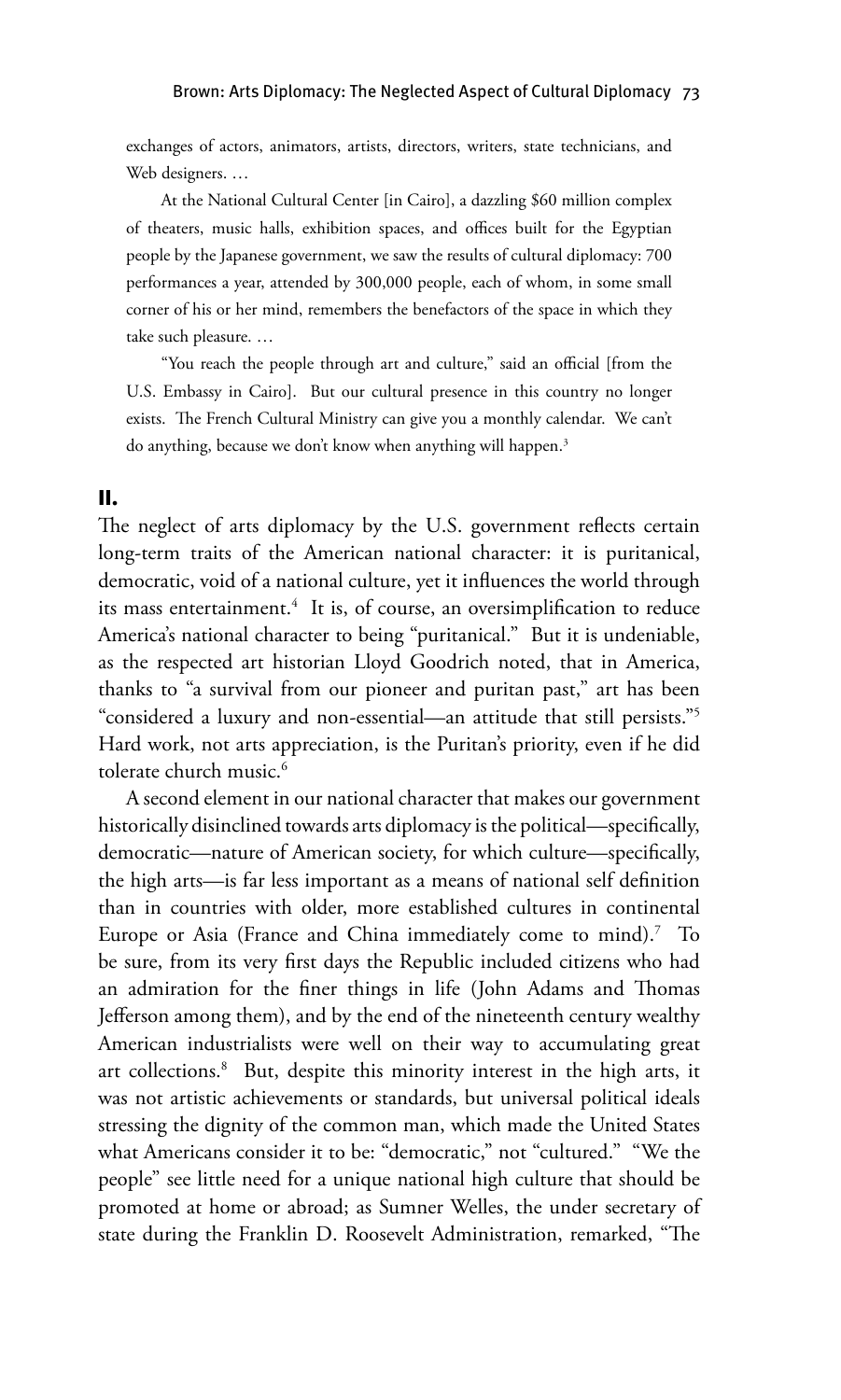concept of an 'official culture' is alien to us."9 We are *e pluribus unum*, as reading Tocqueville's *Democracy in America* suggests, by our sense of belonging to a community or communities, often local, ephemeral ones that do not have the range, permanence, or country-wide magnetism of a state-supported "national culture." This is true today more than ever. "We live in a multicultural nation, and no scholar would think of writing as confidently about a single 'American mind' or 'American culture' as did the postwar historians," Professor David S. Brown recently noted.<sup>10</sup>

But if we Americans, like the British, do not feel we have a national culture that should be promoted abroad as France did with its *mission civilisatrice* or Germany with its *Kultur,* we certainly have a superficially ever-changing popular culture that has seduced (some critics of cultural imperialism would say violated) the world since World War I: our B-films, pop music, fashion, best-sellers.<sup>11</sup> This culture—essentially entertainment or "relaxation" that provides biological rather than aesthetic satisfaction is the product of the profit-seeking private sector, and its global expansion provides intellectual ammunition to American citizens, both inside and outside of government, who see no reason to promote arts diplomacy abroad at the taxpayer's expense. The planetary dominance of Hollywood while increasingly under challenge—is a third long-term reason why the American government neglects arts diplomacy. 12

### III.

In the twentieth century, the United States fought three great wars: World War I, World War II, and the Cold War. These global conflagrations were the first total wars in history, and involved entire populations. In their efforts to be victorious, governments turned to all possible means at their disposal to wage what they saw as a life-and-death struggle. Among the many tools they saw available was art.

This was especially true for World War II and the Cold War. Even before these wars began, totalitarian aggressor states made extensive use of art as propaganda. <sup>13</sup> Faced with this challenging situation, the United States government felt compelled—contrary to its national traditions—to present and promote American art abroad in order to counteract its enemies' aesthetic offensive. This use of arts diplomacy can be divided into two periods.<sup>14</sup> The first is pre- and post-World War II, 1938–1947; and the second is the Cold War, 1948–1991. While, during these periods, arts diplomacy played a role in U.S. foreign policy, Washington continued to neglect it for two main reasons: first, many in the government and among the public at large continued to view the promotion of high art abroad as useless, if not suspicious; and, second,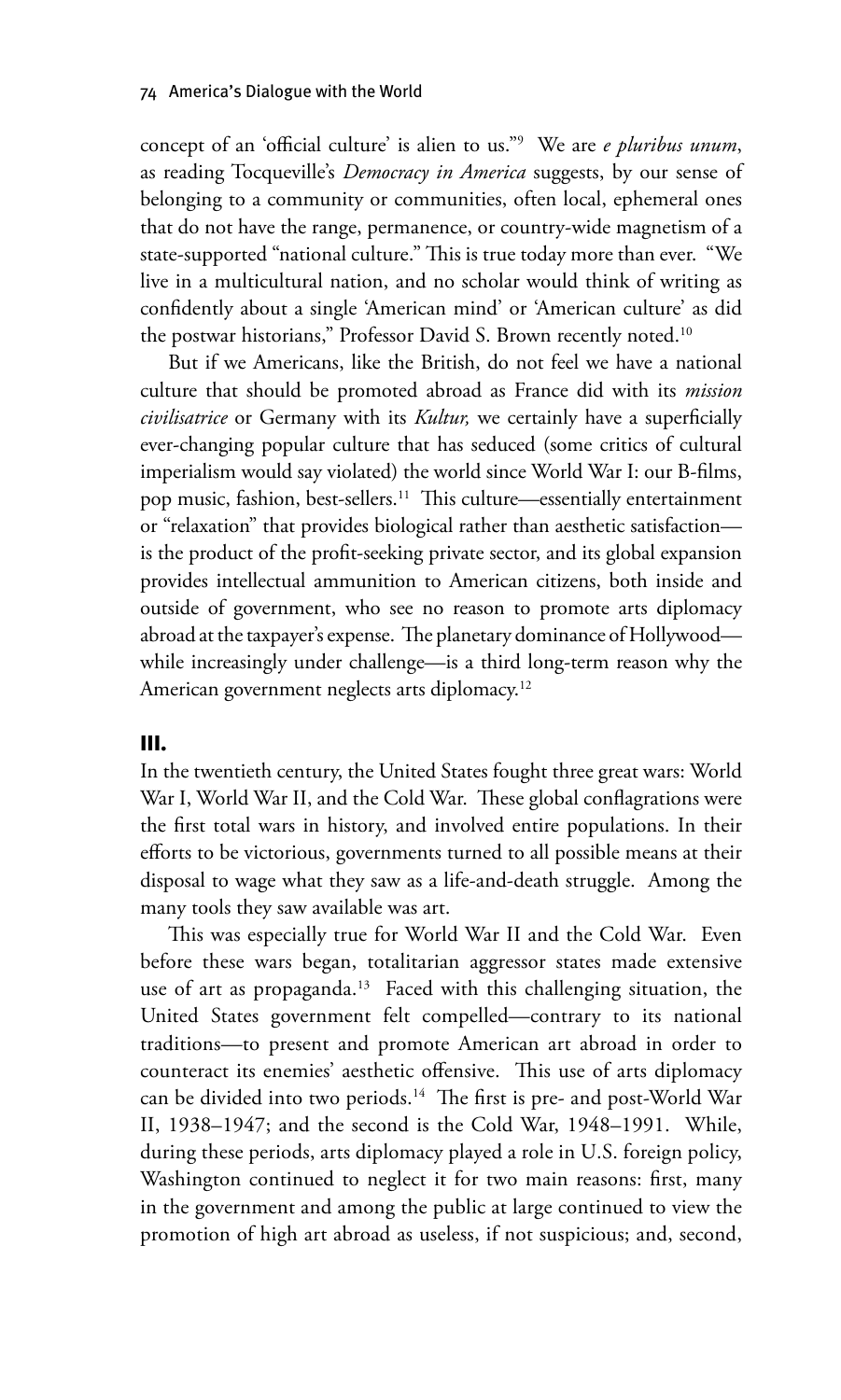even when arts diplomacy was reluctantly used, it was only a small, if not negligible, part of America's overall international efforts.

By the late 1930s, the Roosevelt Administration, eager to establish a "Good Neighbor" relationship with Latin America, had become concerned with the growing impact of the Axis powers' cultural propaganda south of the border. It was in direct response to this perceived threat, rather than from a tradition-defined desire to engage the government in arts promotion abroad, that the State Department's Division of Cultural Relations was established in 1938, making the United States "the last major power to enter formally the field of cultural diplomacy."<sup>15</sup> The Departmental Order of July 28 of that year establishing the division noted that among its goals was "cooperation in the field of music, art, literature and other intellectual and cultural attainments."16 But, as the historian Frank Ninkovich points out, "[w]ith an extremely small staff, and with congressional appropriations providing for operations only in Latin America, the new division was given little to do … the State Department's plans for artistic promotion, largely because of budgetary priorities, provided for little more than the encouragement of private initiatives."17 It was not until 1941 that the division, thanks to a bureaucratic arrangement with the Office of the Coordinator of Inter-American Affairs (OIAA), created in July 1940, helped organize exhibits in Latin America. The OIAA was led by the activist Nelson Rockefeller, a wealthy art patron whose eagerness to get things done in the artistic field right away contrasted with the cautious, scholarly bureaucrats in the State Department who pursued "mutual understanding" through academic exchanges, in their view the longer term the better.

Thanks to Rocky's drive and determination, the OIAA exhibits drew some 200,000 people, but among their 300 paintings were some condemned by members of Congress as "outrageous" and "freakish" because of their nonrepresentational nature—reactions which, needless to say, did not help the cause of displaying American art abroad under government sponsorship. 18

As the war progressed, the Division of Cultural Relations—and, to a lesser extent, the OIAA, which was more active in organizing artistic events until its arts and music programs were turned over to the Department of State in 1943—was greatly overshadowed by the Office of War Information (OWI), founded in 1942.<sup>19</sup> Among the many activities in OWI's portfolio were fast media operations such as the Voice of America. While it did not use the word "propaganda" as an official description of its work, the OWI was in fact the far more benign American version of Goebbels's infamous Ministry of Propaganda. The use of high culture as a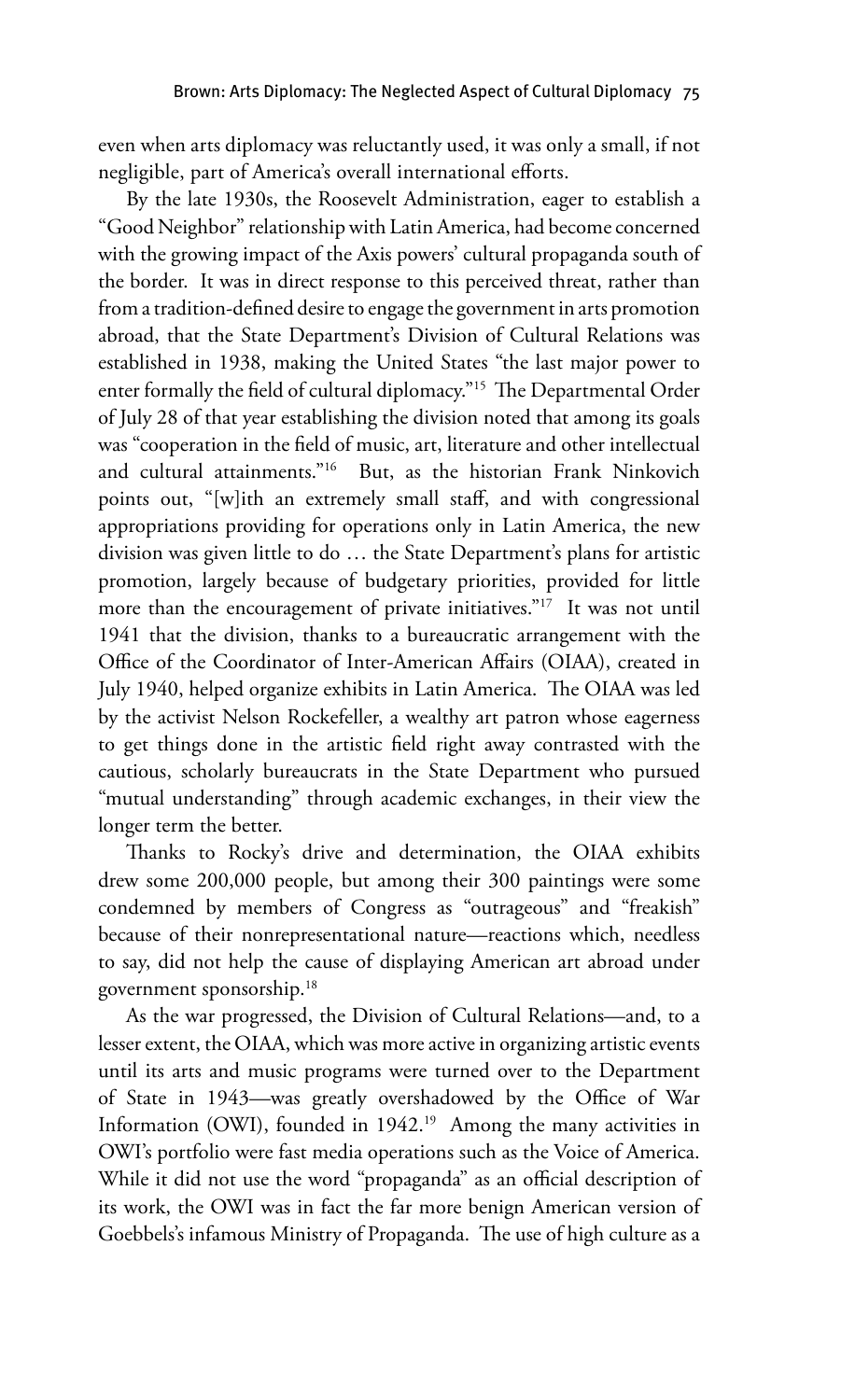tool of influence was not among OWI's priorities, although it established libraries abroad under the USIS logo that stayed open after the war (and that the United States Information Agency, established in 1953, took over during the Cold War). The OWI was abolished in 1945.

The Division of Cultural Relations, under various designations and organizational schemes, survived for some thirty years after World War II in a minor, almost invisible role at the State Department. In 1978, having acquired the perhaps unfair reputation of being the last refuge for Foreign Service officers who could not quite make it in the political or economic career paths at the State Department, it was consolidated into the United States Information Agency, after a brief moment of prominence during the artistically inclined Kennedy Administration, when it was renamed the Bureau of Educational and Cultural Affairs.

Throughout its *petite histoire*, the Cultural Division, or CU as it came to be known, justified its existence primarily through its premier educational exchange, the prestigious Fulbright Program (established almost single-handedly in 1946 by the internationalist Senator from Arkansas of that name, a former Rhodes scholar, as Public Law 79-584). CU was at heart an education-focused facilitator of exchanges, and the word "culture" (in the sense of high art) to characterize it was a misnomer, although during the Cold War its responsibilities included some artistic presentations such as jazz concerts. To its credit, it always sought to protect its important educational programs, which brought thousands of distinguished foreigners to the United States, from being turned into base propaganda. But as a vehicle for displaying American art abroad it was enormously limited. Art simply did not "educate" enough for it to be CU's true vocation.20

In the postwar period, the State Department's limitations in handling arts programs overseas is best illustrated by the cultural fiasco known as *Advancing American Art*, an exhibit that was the brainchild of William Benton, assistant secretary of state for public affairs in the late 1940s.<sup>21</sup> Benton, a Yale-educated advertising man and art collector (a "culture mulcher," in the words of Drew Pearson),<sup>22</sup> hoped that the display of American art abroad would offset the foreign perception that Americans are "a materialistic, money-mad race without interest in art and without appreciation of artists and music."23 As part of Benton's cultural initiative, in 1946 the State Department bought, at the cost of \$49,000, seventynine paintings with the intention of displaying them abroad. As Louis Menand points out, "very few of the paintings were abstract, but most were identifiably modern: naturalist, expressionist, painterly. The State Department wanted the world to know that the United States was not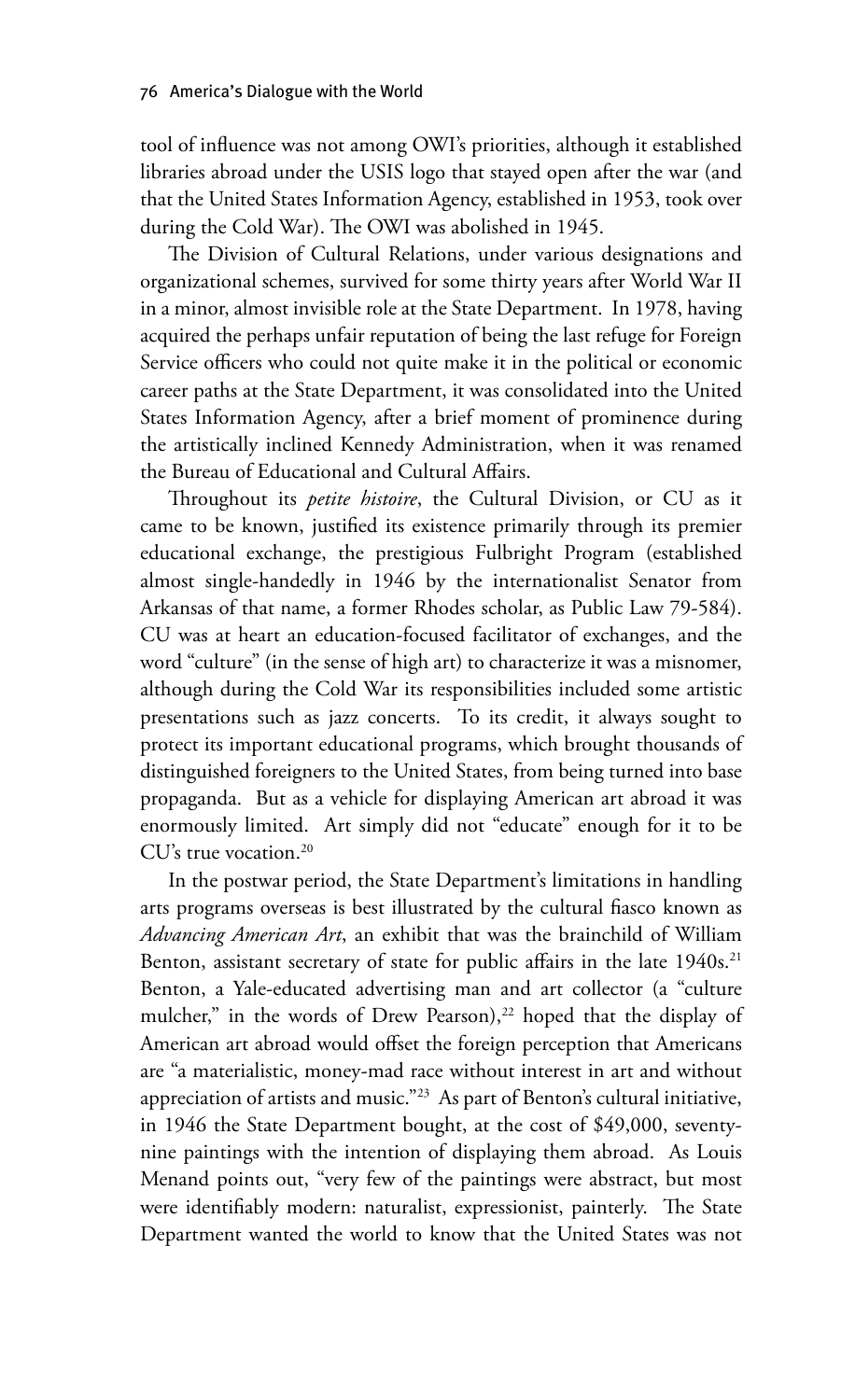just a nation of cars, chewing gum, and Hollywood movies."<sup>24</sup> Among the artists represented were Philip Evergood, Arthur Dove, Stuart Davis, Max Weber, John Marin, Ben Shahn, and Marsden Hartley.

The collection was well received in Europe (the last stop was Czechoslovakia), but when the American media and the Congress got hold of what it was actually displaying, all hell broke loose back in the USA. The show had already been criticized by the conservative American Artists Professional League (in a communication to the State Department) as "strongly marked with the radicalism of the new trends in American art" and "not indigenous to our soil."25 Following a February 1947 Look Magazine article reproducing some of the exhibit's items under the headline "Your Money Bought These Pictures," the Hearst press attacked the exhibit mercilessly, with other media loudly and merrily joining along. 26

President Truman took part in the public uproar, noting that *Look* magazine had shown examples of (in his term) "ham-and-eggs art."27 In a letter to Secretary of State George C. Marshall, the chairman of the House Appropriations Committee wrote that "the paintings are a travesty upon art," adding that "[t]hey were evidently gotten up by people whose object was apparently to, (1) To make the United States appear ridiculous in the eyes of foreign countries, and to (2) Establish ill-will towards the United States."28 Truman, an amateur landscape painter, informed Benton, in a note that became public, that modern art was "merely the vaporings of half-baked lazy people."<sup>29</sup> Congressional inquiries into the artists' background ensued, and the names of nearly one third of the fortyseven artists were found to be in the files of the House Un-American Activities Committee, with three of them reportedly Communist Party members. Faced with this scandal, Secretary Marshall instructed that the exhibit be called back and its contents were sold as war surplus. As Louis Menand notes, "Marshall announced that no taxpayer money would be spent on modern art again, and the State Department issued a directive that no artist suspected of being a Communist or fellow-traveler could be exhibited at government expense."30

Not long after the *Advancing American Art opera buffa*, and as the Cold War was heating up with the Soviet propaganda offensive in Europe, Congress—now greatly concerned about the perils of communism passed the U.S. Information and Educational Exchanges Act (1948), which, in the words of Frank Ninkovich, has become the "basic charter" for these activities since.31 Given the fiasco with the *Advancing American Art* exhibit, it is not surprising that "the word 'cultural'—an unappealing idea to the House—was dropped from its title, and the word 'educational' was substituted in its place."32 As was the case with the Fulbright legislation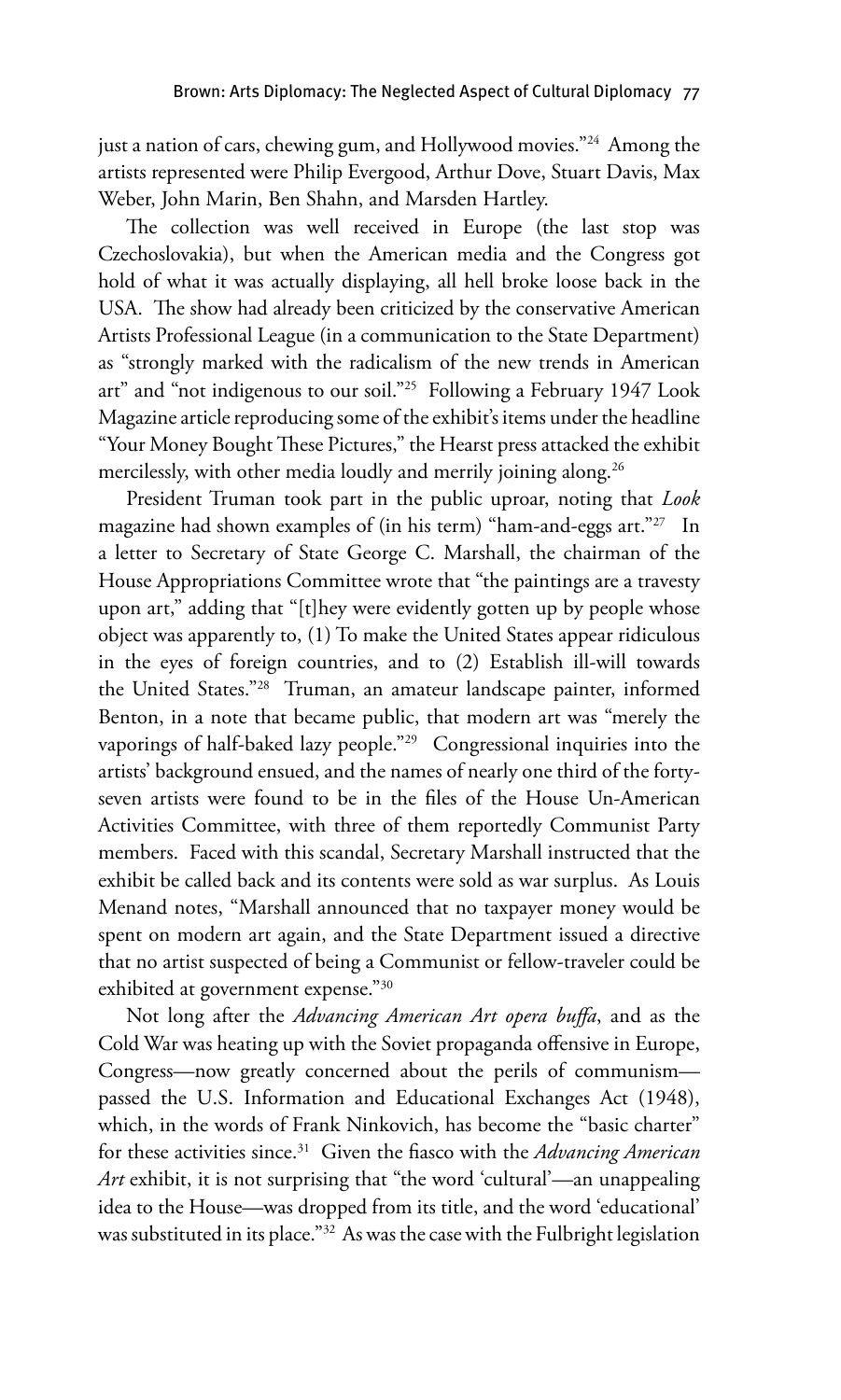of 1946, the Smith-Mundt Act—heavily weighed toward information programs and security— hardly mentions "cultural" and "the arts."

# IV.

With this kind of meager legal authority for the promotion of American high art abroad, the U.S. government became haphazardly and often reluctantly involved, as the Cold War unfolded in its zigzag fashion, in promoting American high culture overseas, largely in reaction to what it perceived as Soviet cultural attacks showcasing the USSR's artistic achievements, mostly in classical ballet and music. "Cultural," however, did not entirely vanish from the vocabulary of American foreign policy. In 1958, the U.S. government signed a "cultural" agreement with the USSR, but the agreement focused on educational exchanges. <sup>33</sup> In 1961, during the administration of John F. Kennedy (a White House interest in high culture is what helps set JFK's tenure apart from other presidencies in American history), an act consolidating various exchanges, the Fulbright-Hays Act (Public Law 87-256), was passed by Congress under the title of the Mutual Educational and Cultural Exchanges Act.<sup>34</sup> But this occasional resurfacing of the "cultural" label during various periods of the Cold War did not mean that the U.S. government had overcome its traditional discomfort with using the arts as a tool of foreign policy. Indeed, Kennedy's appointee to the new post of assistant secretary of state for educational and cultural affairs, Philip H. Coombs, had this to say about his uneasiness regarding "cultural" as a way to describe his operations:

It is, for one, even more ambiguous in English than the word "educational," meaning for some the fine and performing arts alone; and meaning for others, among them the sociologists, all the folkways, techniques and values of a given society. Secondly, the term "cultural relations" has long been used to connote an aspect of diplomacy practiced by European nations which is considerably narrower in outlook than the educational component … and I should like to differentiate the two. Finally, there is the unhappy fact that in our society this excellent word "culture" is in some quarters its own worst enemy, as anyone will agree who has ever sought funds for "cultural affairs" from a congressional appropriations committee. There are still those who find it a less than manly word and deride the notion that anything wearing the label could possibly have important bearing on the serious business of foreign policy. (Even the British have their troubles with it. The London *Times* in 1934 congratulated the founders of the British Council for avoiding "culture" in its title. It was a word, the *Times* observed, which "comes clumsily and shyly off the Englishman's tongue.")<sup>35</sup>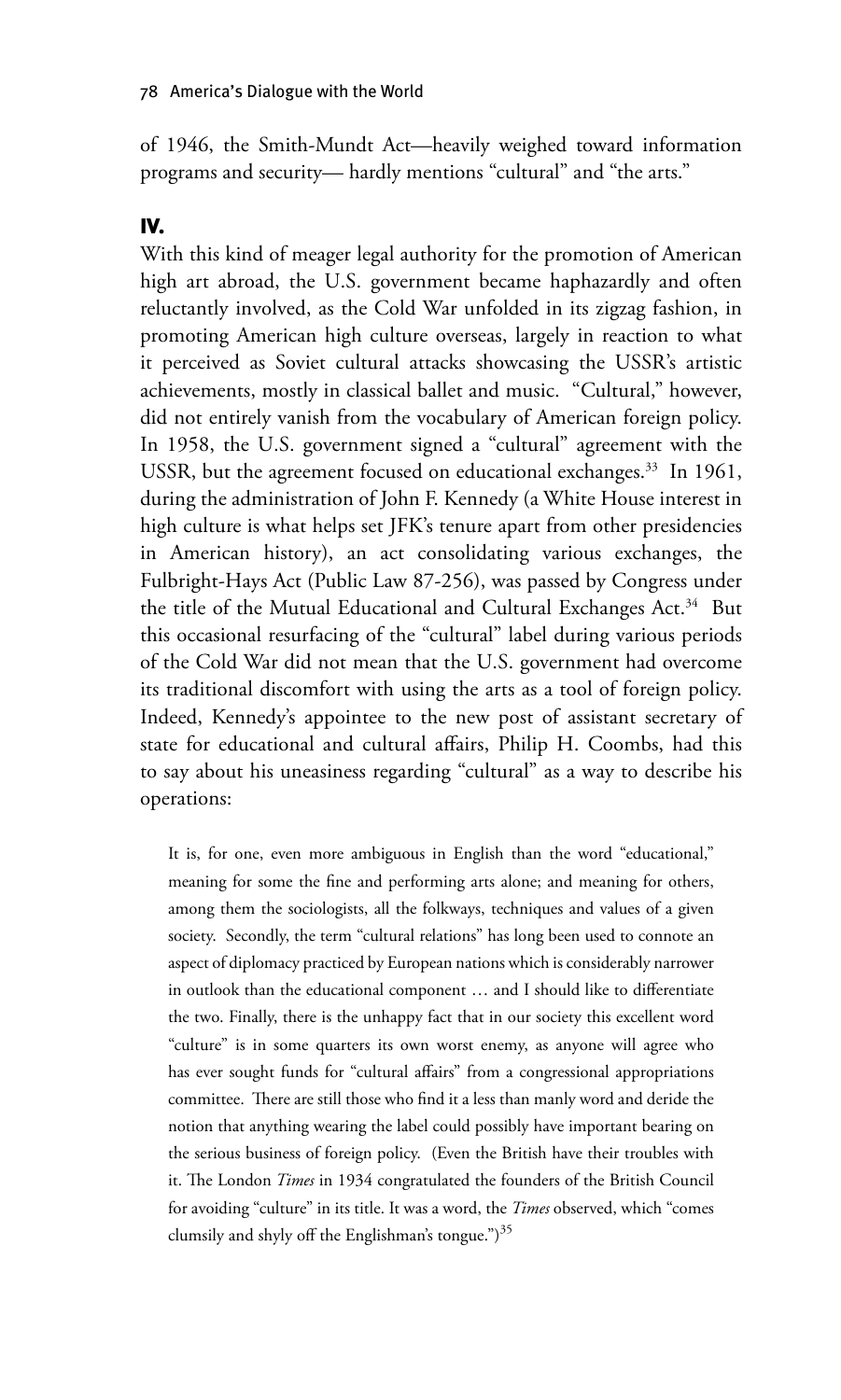Despite the State Department's reservations about culture as a tool of foreign policy, a small minority of officials, together with their allies in the private sector, were of the strong opinion that high American art could play an important role in foreign policy, and particularly in winning the hearts and minds of the intelligentsia in Cold War Europe. Among these true believers, as recent studies have pointed out, were cultivated elitist agents in the Central Intelligence Agency, who for some fifteen years from the early 1950s to the mid-1960s covertly used agency funds to promote American high culture abroad supposedly without the Congress knowing about it. $36$  This considerable CIA support was not limited to the display of avant-garde exhibitions with paintings by groundbreaking artists like Jackson Pollock, but to music and literature as well. The CIA's secretlyunderwritten high-brow operations were facilitated in large part by the agency's front organization, the Congress for Cultural Freedom, many of whose distinguished members, intellectuals from Western Europe and the United States, later claimed they had no idea their freedom-loving organization was subsidized by art-admiring agents well connected with eastern establishment types like Nelson Rockefeller. The credo of these culture vultures is perhaps best summarized by the Cold War guru George Kennan, who noted that "[t]his country has no Ministry of Culture, and the CIA was obliged to do what it could to try to fill this gap. It should be praised for having done so."37 But the CIA's game-it is not unfair to call it that—was up by 1967, when its covertly funded arts diplomacy was disclosed by the media and then liquidated by Congress, thereby leading to the continuing neglect of cultural diplomacy.

While important, the role of the CIA in arts diplomacy should not, however, be unduly emphasized. By the time of the Eisenhower Administration, the government was involved in the overt support of artistic presentations abroad, again not because it was continuing a tradition of government involvement in the arts that never really existed, but because it felt it had to respond to the Soviets at every level of the Cold War struggle. But, taken as a whole, these activities were a limited, if not miniscule, percentage of the U.S. government's far more extensive hearts-and-minds overseas campaign.<sup>38</sup> On several occasions, they led to controversy, confirming the assumption of cautious foreign-affairs bureaucrats that arts diplomacy was a hot potato that was far more trouble than it was worth. Take, as an example, the art exhibition that was part of the biggest and most important U.S. government–organized fairs during the Cold War, the 400,000 square-foot American National Exhibition that opened in Moscow's Sokolniki Park in the summer of 1959, a blockbuster that displayed everything from a typical American kitchen to a RAMAC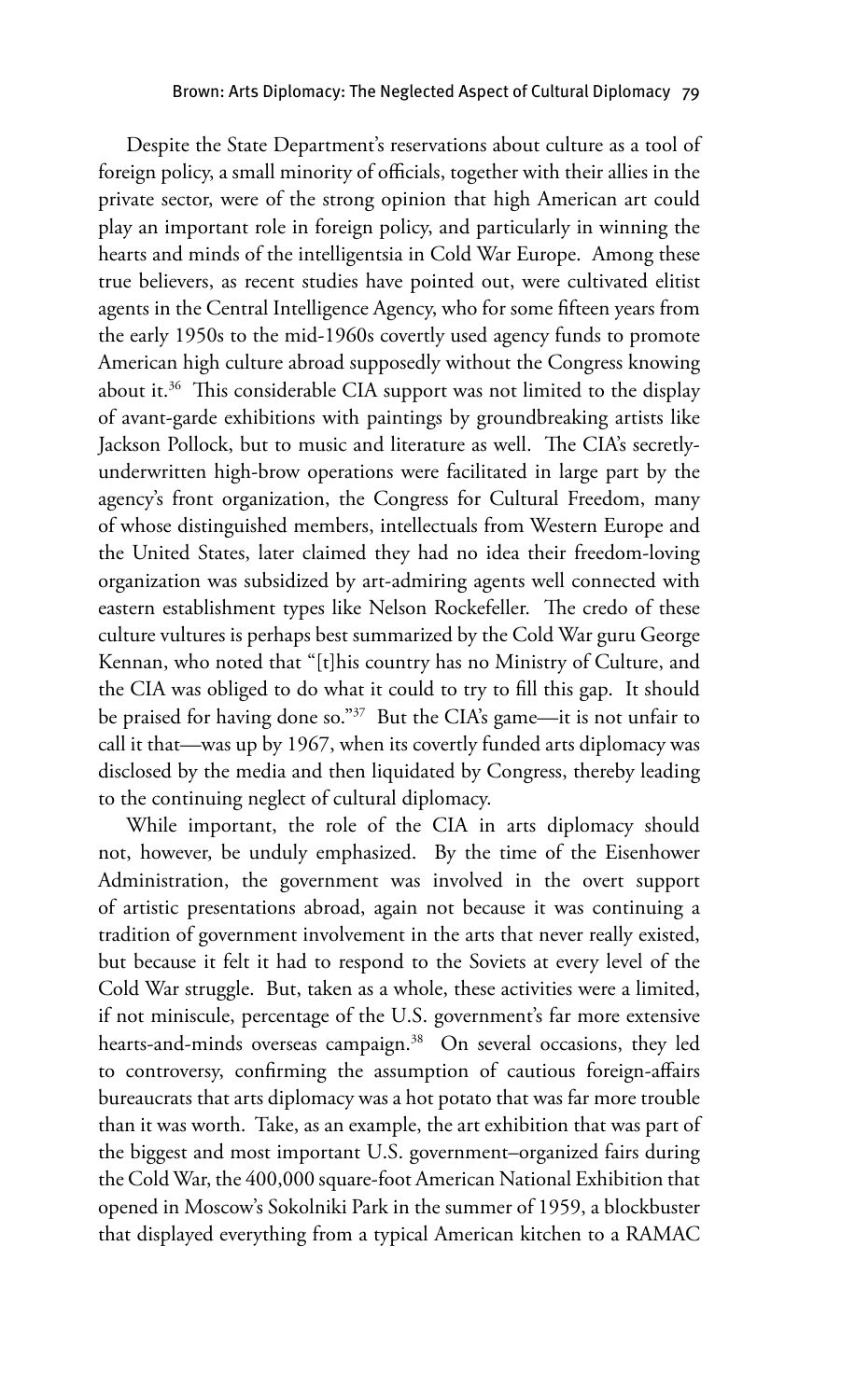"electronic brain" computer that was contributed by IBM. In the words of historian Walter Hixson:

... the proposed art exhibition at Sokolniki aroused a storm of controversy. The selection of paintings to be exhibited, chosen by a committee of distinguished artists and museum directors, included examples of modern art, which many Americans found objectionable and unrepresentative of popular tastes … Various officials, including Nixon [whose "kitchen debate" with Khrushchev at the fair made history] suggested withdrawing the art exhibit entirely from the Moscow fair. 39

A solution to the artistic dilemma was finally found: the number of items to be displayed was increased with (in the words of a U.S. government official) "some good examples of nineteenth century art."40 "The additional paintings," Hixson points out, "helped mollify critics on the eve of the opening of the exhibition."41

As for the jazz concerts that the State Department's CU organized, they too faced difficulties that limited their quantity, as Penny M. Von Eschen suggests in her *Satchmo Blows up the World: Jazz Ambassadors Play the Cold War*. <sup>42</sup> !is artistic program was criticized by Congress throughout its existence, and the State Department "often tried to shield the integrationist agenda of the tours—their core diplomatic message from conservative audiences at home."43 The musicians themselves realized the irony of representing a country that discriminated against blacks at home: "Forget Moscow," said Louis Armstrong. "When do we play in New Orleans?"44 State Department officials overseas, meanwhile, were often ill at ease with the *bons vivants*, often uncontrollable performers. Thomas W. Simons, who went on to be a high official in the State Department, had as one of his first assignments traveling as an escort officer with the Duke Ellington tour of the Middle East in 1963; he concluded the following about the performance of the free-wheeling musicians:

Band members continued to feel that they would rather play for the "people," for the men in the streets who clustered around tea-shop radios. More rationally, they believed that the lower classes, even if unimportant politically, were more worthy of exposure to good Western music than the prestige audiences for whom they played.<sup>45</sup>

Von Eschen notes that "Simons' ultimate assessment of the tour—that groups of this size and trips of this length were inefficient in reaching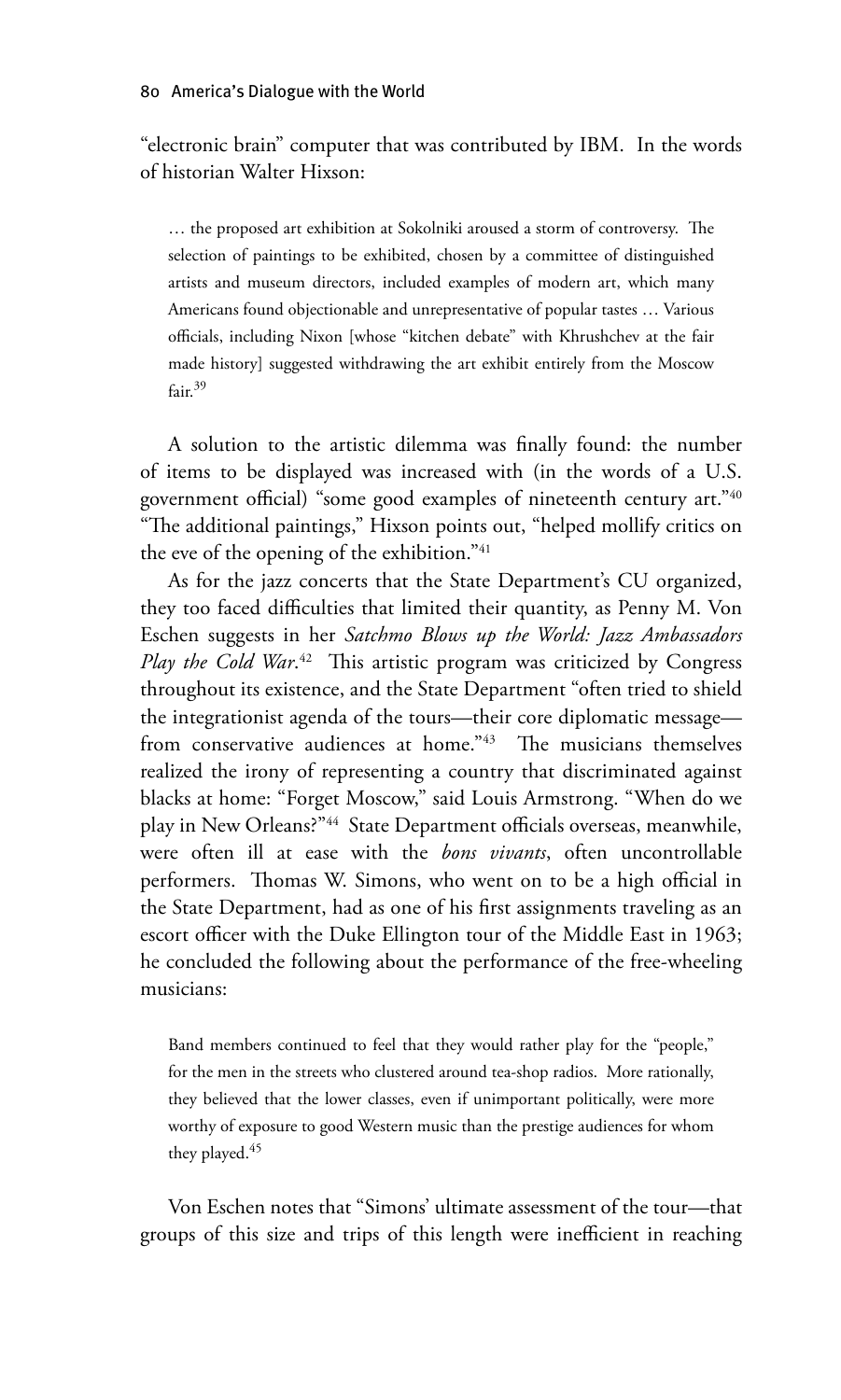target audiences and achieving desired effects—seems to have been taken seriously, since there would be a hiatus in such tours."46

Simons' "we're not in the culture business" attitude was (and still is) shared by many in government, including members of the former United States Information Agency, which was created in the Eisenhower Administration as an anti-Soviet propaganda/information machine, not as a promoter of American arts abroad. USIA, though it managed overseas American libraries (most of them shut down in the 1990s) and organized some exhibits and art-related events throughout its fortysix years of often-controversial existence, remained basically true to its original, very nonartistic mission, as adopted by the President and the National Security Council in October 1953: "The purpose of the U.S. Information Agency shall be to submit to peoples of other nations by means of communications techniques that the objectives and policies of the United States are in harmony with and will advance their legitimate aspirations for freedom, progress and peace."47

Perhaps USIA's greatest contribution to promoting American art abroad—almost by accident—were the multi-decade jazz programs of Willis Conover over the Voice of America (which was part of the agency during the Cold War). Willis, while loved and admired abroad, remained a lowly independent contractor throughout his forty years of association with VOA (1955–1996), an odd man out and subject to the "grumblings in Congress about wasting taxpayers' money by broadcasting frivolous music" who "had his share of run-ins with Voice of America officials over the years but never backed down."48 At home, he was virtually unknown, due to the Smith-Mundt Act, which bans the dissemination of U.S. government–supported information products (including radio broadcasts) inside the United States.

As the twentieth century progressed, and tensions with the USSR declined, USIA's work was increasingly described as "public diplomacy," a term coined in the mid-1960s by Edmund Gullion of the Fletcher School of Diplomacy as an acceptable way of describing propaganda.<sup>49</sup> "Public diplomacy" is seen today as having educational and cultural components, and to some, "cultural diplomacy" is even a subset of "public diplomacy." In the case of USIA, however, its most important, "bottom line" function was always propaganda, an activity that was prioritized during the Reagan years, when Charles Z. Wick—the president's close Hollywood acquaintance—was director for eight years, persuading Congress to give his agency money for fast media projects like WorldNet television and anti-Soviet disinformation initiatives (as well as educational exchanges).<sup>50</sup> To be sure, funding was obtained for cultural projects as well, such as the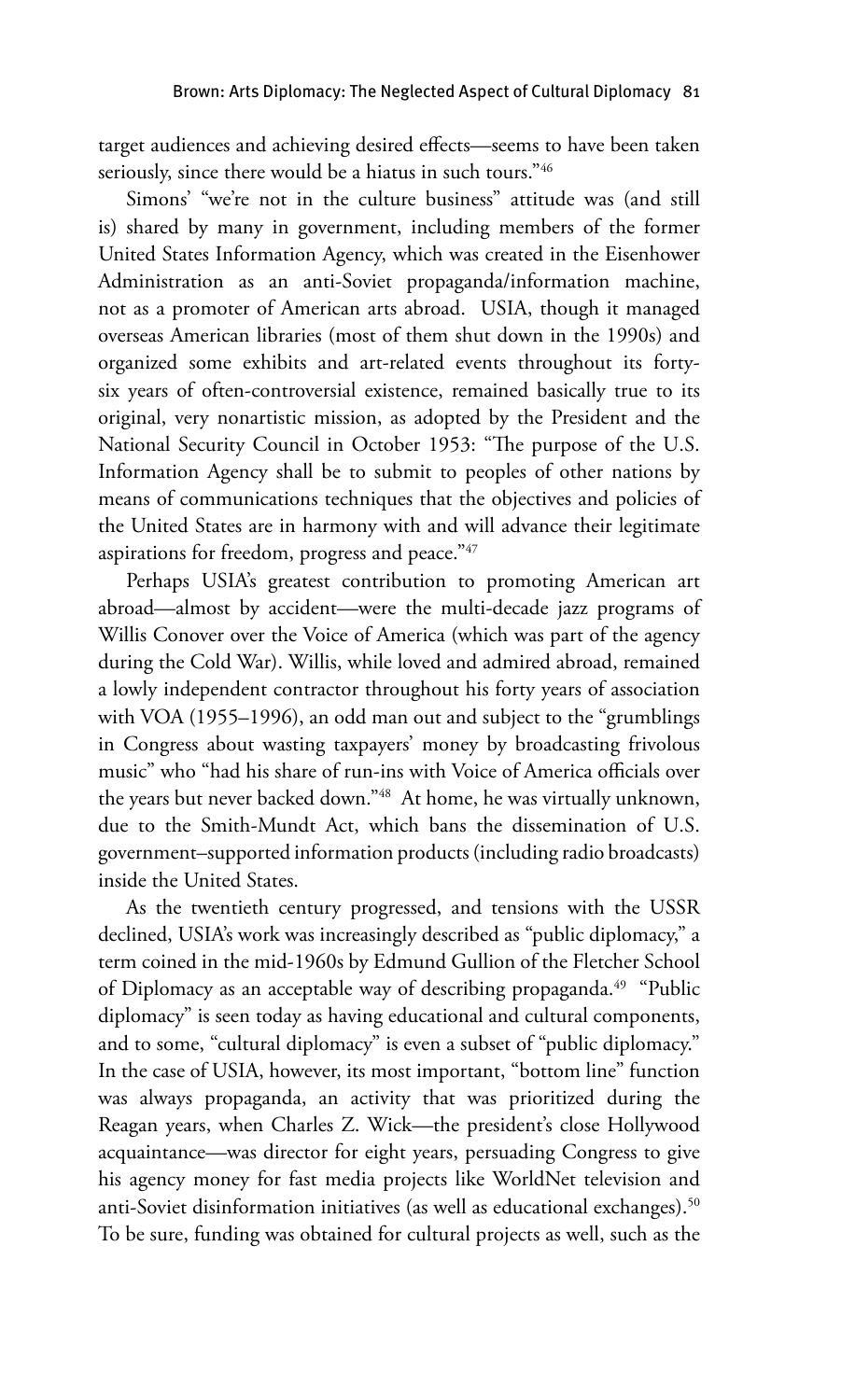Artistic Ambassador program, but Wick's focus was on creating a movie image of America with Ronald Reagan as the Leader of the Free World fighting the Evil Empire. High art had little to do with promoting the Gipper, the star of so many B-movies.

The end of the Cold War—a propaganda struggle par excellence, in the eyes of Washington power brokers—meant the end of USIA. Much to the trepidation of its employees, who did not want to lose their agency's relative bureaucratic independence, it was consolidated into the State Department late in the Clinton Administration. In what can best be described as a funeral oration, Secretary of State Madeleine Albright diplomatically called the USIA (which she helped abolish) "the most effective antipropaganda institution on the face of the earth."<sup>51</sup> The advancement of American art did play a small role in USIA's "anti-propaganda" activities, but, all things considered, it was indeed a minor one.<sup>52</sup>

This historical judgment finds some confirmation in a statement by a leading expert in American studies, the Austrian scholar Reinhold Wagnleitner, who writes that in the Cold War,

all of [the] activities in the area of information vigorously promoted the image of a powerful America but failed to achieve what from the point of view of the European elites should have been one of the central tasks of U.S. cultural diplomacy: to convince the former enemies (and, to be sure, also the Allies) that the United States had become a nation with a flourishing "serious" culture.<sup>53</sup>

# V.

Given the historical neglect of arts diplomacy—even during the Cold War with its near total mobilization of American resources to combat communism—it is not surprising to read the following from the abovecited report from the Advisory Committee on Cultural Diplomacy, Cultural Diplomacy: The Linchpin of Public Diplomacy:

With the end of the Cold War and the subsequent abolishment of the U.S. Information Agency (USIA) in 1999, official American cultural presence abroad was significantly reduced; cultural programming was slashed even before the dispersal of USIA personnel through the U.S. Department of State (DOS) destroyed the institutional memory necessary for the maintenance of cultural ties. What remains is an ad hoc congeries of programs, administered largely though the Bureau of Education and Cultural Affairs (ECA) at DOS, with a reduced budget and staff, a diminished position in the hierarchy of diplomatic values, and a vision of cultural diplomacy incommensurate with American ideals and foreign policy objectives.54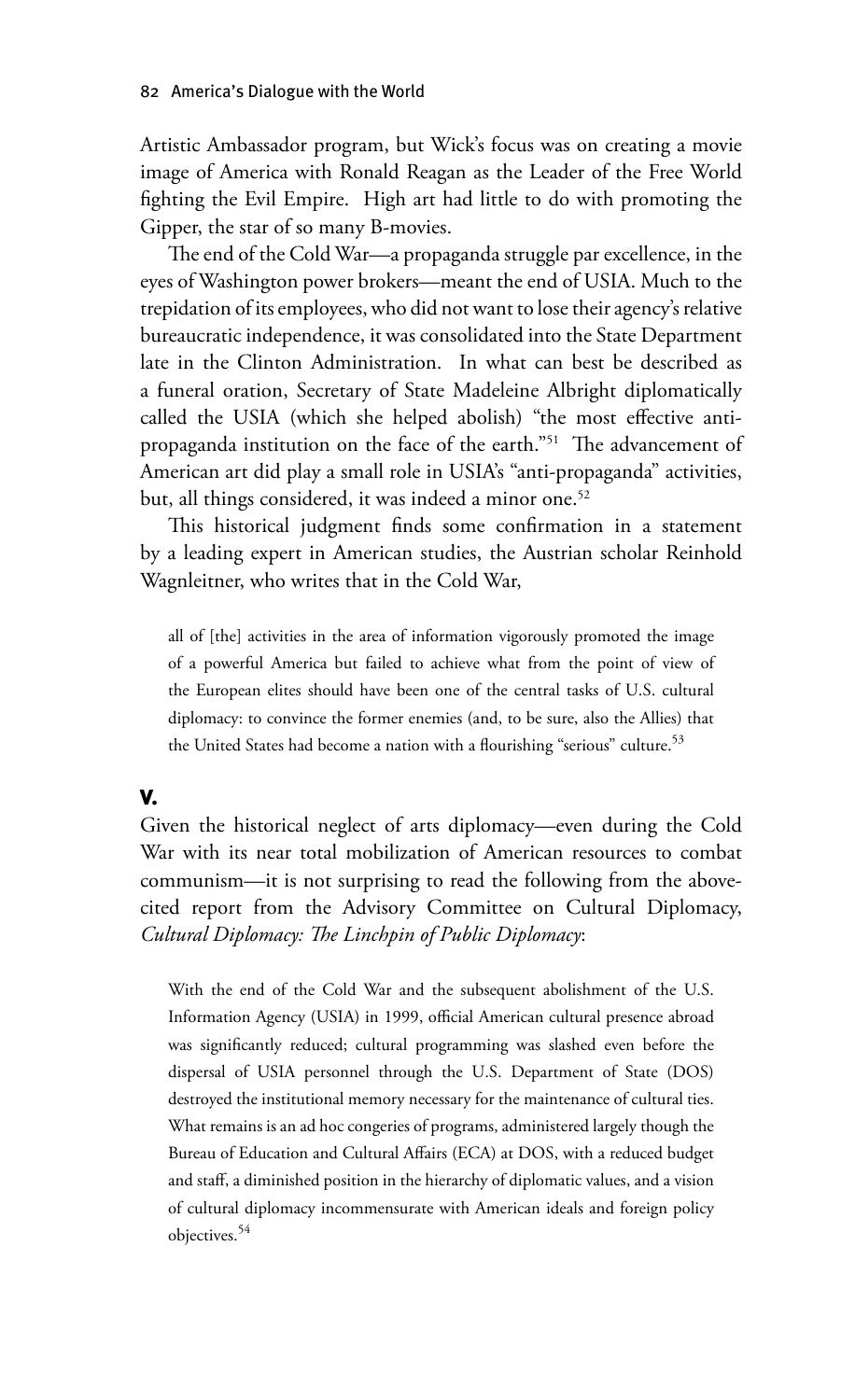Few diplomats have better described the post-USIA paucity of U.S. government arts-related programs than Cynthia Schneider, a Georgetown University art historian who was ambassador to The Netherlands during the Clinton Administration. In 2000, she was a prominent participant in a high-powered White House conference on cultural diplomacy that, she admits, brought much highfalutin talk but no results: "The conference did not stem the tide of reduced funding, nor did it validate cultural diplomacy within the State Department ethos."55 Ambassador Schneider writes the following about her field experience:

Anecdotal evidence further attests to the gradual diminution in importance of cultural programs and those who promoted them. When I first spoke with my Public Affairs officer in August 1998, soon after I assumed the position of US Ambassador to the Netherlands, she proudly told me, "We (the public affairs section) don't do culture, we do policy." When I explained that with 150 other people doing policy, I wanted the public affairs division to concentrate on cultural diplomacy, she looked disappointed and confused. Her rejection of cultural diplomacy as a viable undertaking reflected the toll taken by years of demands for quantifiable results, with no compensatory appreciation for the longterm value added of increased understanding and relationship building.<sup>56</sup>

The most recent report on public diplomacy, the Government Accountability Office's (GAO) very critical "U.S. Public Diplomacy: State Department Efforts Lack Certain Communication Elements and Face Persistent Challenges," ignores the absence of the arts in public diplomacy programs.<sup>57</sup> This omission, by the very critics of current public diplomacy, reflects a defining characteristic of public diplomacy itself: its neglect of arts diplomacy. The testimony is silent about the fewnew (and low impact) cultural programs that have been undertaken in recent years, such as CultureConnect and the Ambassador's Fund for Cultural Preservation. It does, almost as an afterthought, mention the "American Corners" established in this new century, which Ambassador Schneider describes as "pockets of America placed inside local libraries and cultural institutions [that] offer access to the Internet, plus videos, CDs, and books about the U.S."<sup>58</sup> While these Corners (cheap substitutes for the memorable USIS centers shut down after the Cold War) can play a valuable role, I know from my own experience as a Cultural Affairs officer in Russia—where the Corners program began—that they often disappointed people by their limited, modest scale and available resources, including ones pertaining to high art. Not always directly expressed, but nevertheless often made clear by tactful insinuation, the reaction of many Russians to the Corners was: Is that all America has to offer?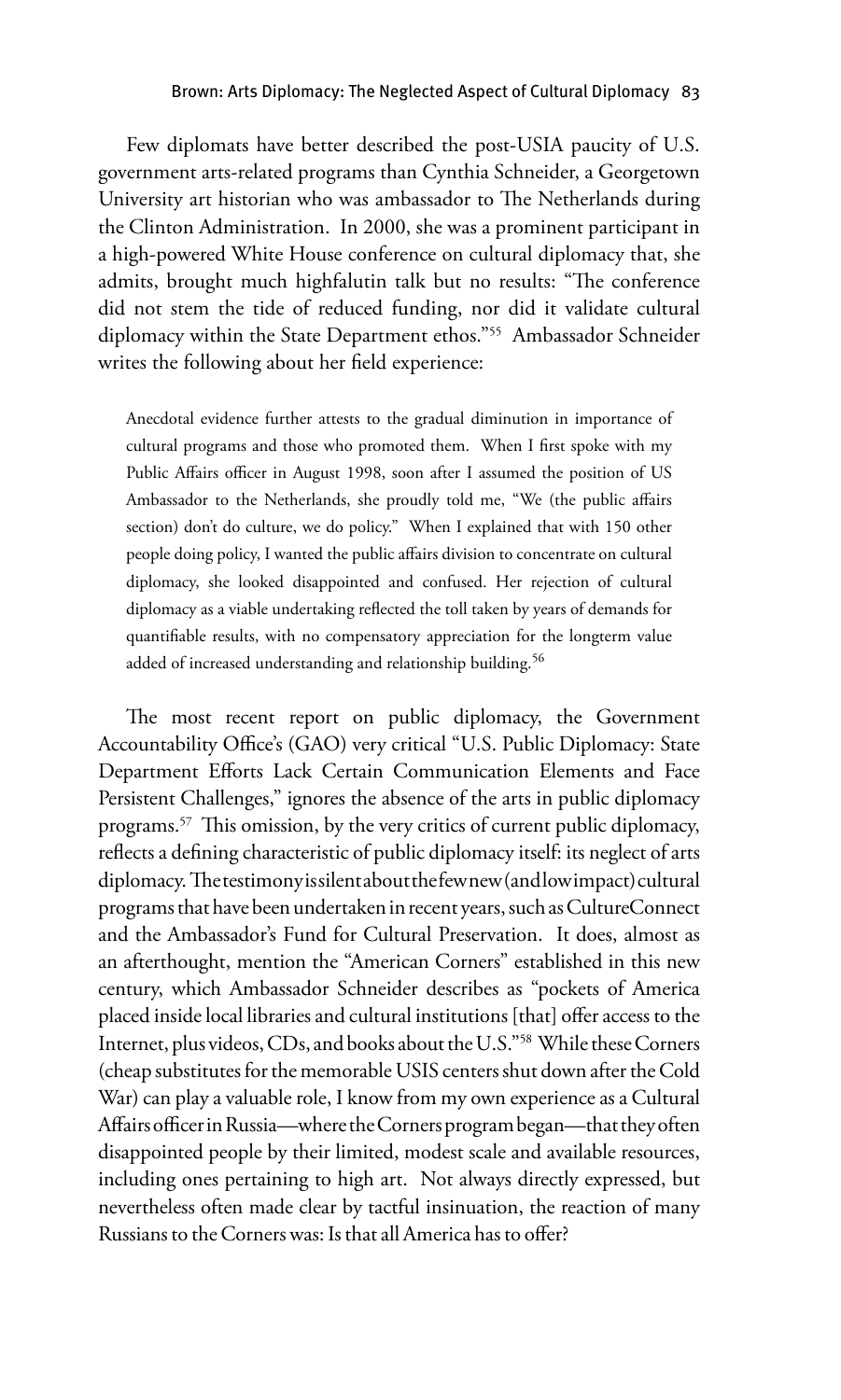## VI.

So why is America's neglected arts diplomacy important?<sup>59</sup> I answer this question with the assumption that arts diplomacy can do only so much, and that it will not automatically win the world over to the United States. It can provide no quick fixes for America's "image" abroad, nor will it suddenly move the needle of global public opinion in favor of the United States, as if humankind were a sort of Frankenstein that will suddenly come to life if sufficiently invigorated by strong shocks of U.S.-provided cultural electricity. Arts diplomacy will not instantly lead foreign consumers to drink Diet Coke (especially where local populations are starving) or eat additional pounds of American frozen chicken in countries with great culinary traditions. Nor is it self-evident (Platonic assumption of well-meaning culture vultures notwithstanding) that art (when "ethically" appropriate for the mind) will necessarily lead to virtue abroad as we Americans see it—for example, to less anti-Americanism in countries that "hate us."60 Finally, it would be hard to justify governmentsupported arts diplomacy as a great American tradition (which it was not and still is not) or by its past "triumphs" in the Cold War (which were few and far between).

So I approach the question of justifying the need for arts diplomacy modestly, with the full realization that for many in America it is a superfluous enterprise, and that for the few who do support it, it is (in the words of Frank Ninkovich apropos of public diplomacy as a whole) essentially an "act of faith."<sup>61</sup> I am also aware my justifications may disappoint those who, in their understandable and well-intentioned eagerness to obtain congressional funding for arts diplomacy, make claims about it that are not, in my view, always logically or historically sustainable.

Having said that, three reasons stand out for the U.S. government to engage in arts diplomacy:

**Arts diplomacy is a response to the desires of overseas publics.**  America, for all its faults (and nobody's perfect) continues to fascinate the world. There is a strong desire overseas to know more about our country, even in this age of the Internet and instant communications. Foreign audiences, proud in many cases of their own high culture, expect the U.S. government (not just the American private sector) to expose them to American cultural achievements. Arts diplomacy, when subtly but visibly sponsored by the U.S. government and its embassies abroad, is an answer to this desire: it is a gentle (yet official) gesture showing that we, through our government, are interested in others, that we want to share our lasting artistic accomplishments with the rest of our small planet. This may sound mushy to some, but as a foreign policy tool, arts diplomacy is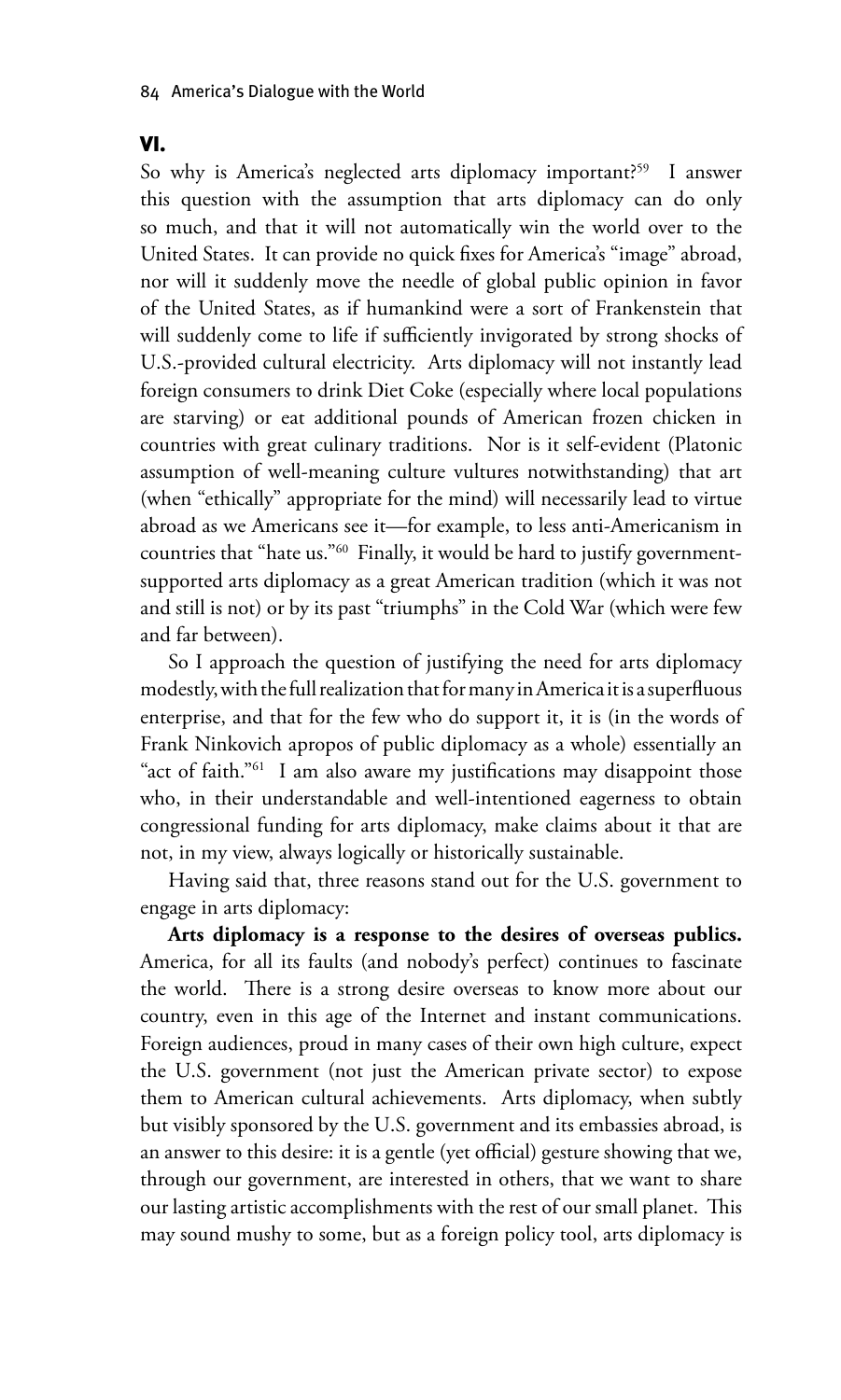certainly cheaper—and far better for the American image—than bombing Baghdad.

**Arts diplomacy provides a context for American culture.** Arts diplomacy, when not turned into a base propaganda tool, suggests that American culture is of infinite variety. Without necessarily downgrading American popular culture, arts diplomacy demonstrates that it is only one part of that great ongoing experiment, the United States. While it may not have a "message," as information programs do, or "educational goals," as exchanges do, arts diplomacy helps present America as a complex and multidimensional country that cannot be reduced to slogans or simplifications.<sup>62</sup> In a word, it shows that America is human.

**Finally, arts diplomacy provides audiences with unique and memorable experiences.** It is all but impossible to describe the aesthetic experience, which is a highly individual matter. But for many, a work of art is a form of revelation, of illumination. Art creates powerful impressions that are often remembered forever. At the very least, arts diplomacy can make people abroad associate America with the kind of unique moments that make our lives worth living. 63

## **NOTES**

- 1. No altruist and no Andrew Carnegie, I was to be eventually reimbursed for these expenses from the Embassy Warsaw's General Operating Expenses (GOE), money that could be used prior to approval from headquarters in Washington. I am in eternal gratitude to Warsaw's executive officer for not questioning the validity of these purchases.
- 2. For a theoretical discussion of the role of culture in international relations, see Frank Ninkovich, "Culture, Power and Civilization: The Place of Culture in the Study of International Relations," in Robert David Johnson, ed., *On Cultural Ground: Essays in International History* (Chicago: Imprint Publications, 1994), 1-22. A recent must-read on American cultural diplomacy is Richard T. Arndt, *The First Resort of Kings: American Cultural Diplomacy in the Twentieth Century* (Washington, D.C.: Potomac Books, 2005). Michael L. Krenn's recently published *Fall-out Shelters for the Human Spirit: American Art and the Cold War* (Chapel Hill: University of North Carolina Press, 2005), which I obtained after the completion of this paper, deals with many (and more) of its themes in fascinating detail and subtle historical perspective.
- 3. State Department Advisory Committee on Cultural Diplomacy, *Cultural Diplomacy:*  The Linchpin of Public Diplomacy, report to the U.S. Department of State, September 2005, 12-13. Available at www.publicdiplomacywatch.com/091505Cultural-Diplomacy-Report.pdf.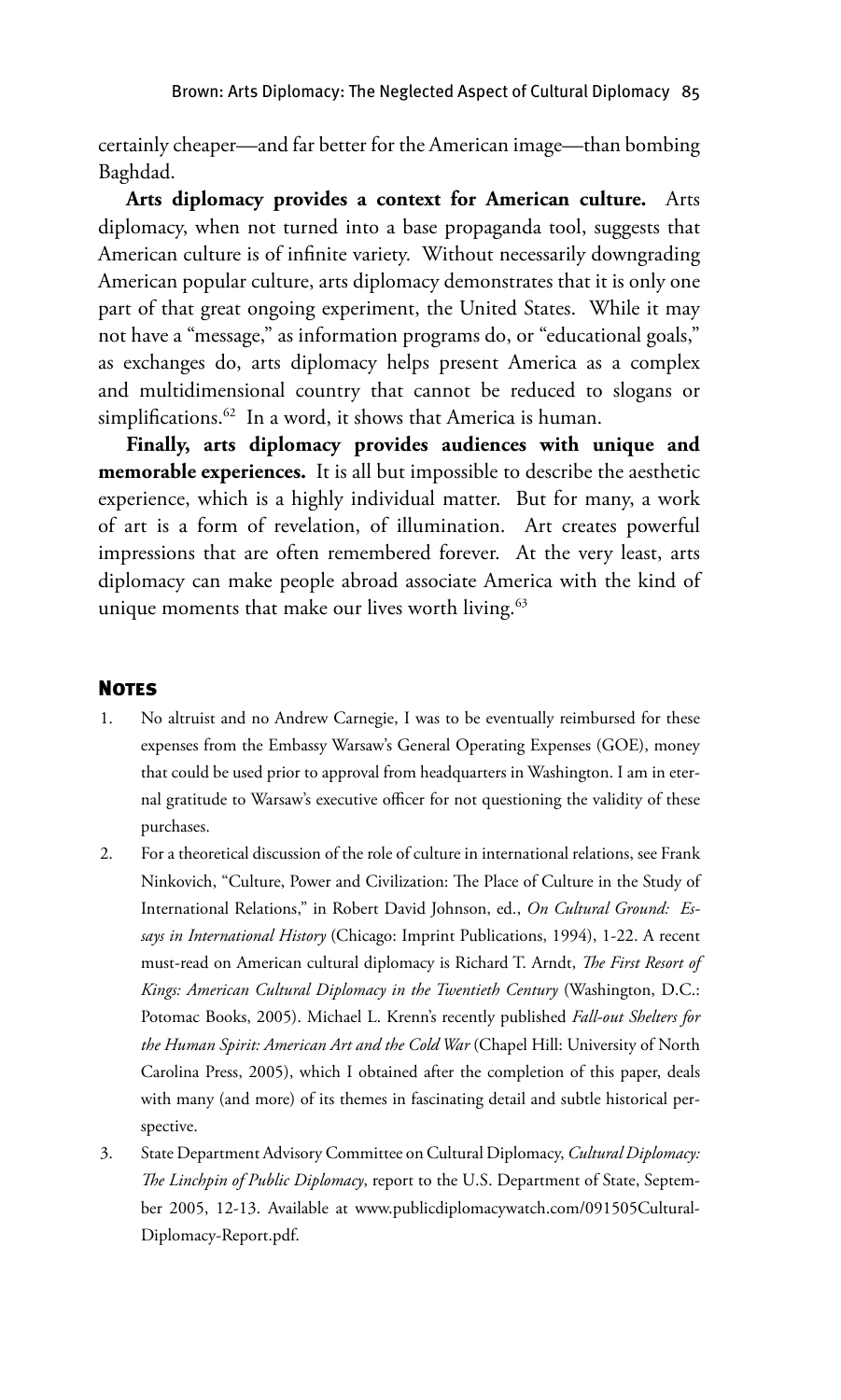#### 86 America's Dialogue with the World

- 4. Since antiquity, of course, there has existed a tension between the government and art that has led the state to neglect—or repress—art (yet not without, on occasion, exploiting it). See the insightful observations by Alexander Nehamas, "Culture, Art and Poetry in The Republic" (Columbia College coursewide lecture, Fall 1999), www.college.columbia.edu/core/lectures/fall1999/index.php.
- 5. Lloyd Goodrich, "The Federal Government and Art," *Magazine of Art* 41 (October 1948): 236. Goodrich made this observation nearly sixty years ago, but it is still applicable today. Indeed, America's methodical, frenetic pursuit of entertainment today reveals a puritanical approach to having a good, relaxing time. In some ways, Las Vegas is the twenty-first century version of John Winthrop's "City upon a Hill." Contrast this puritan mindset with the words Sean O'Casey, the Irish playwright: "I'd rather be inspired by idleness than bullied by 'busyness,'" cited in Warren Hoge, "Money, Jobs, Big Cars: How's an Irishman to Cope?" *New York Times*, July 17, 2000, www.irishside.com/tis/content/nyt/124.htm.
- 6. The British scholar D.W. Brogan writes: "I am aware that English (and American) Puritans had a high and competent sense of the place of music in divine worship. Nevertheless, the new environment was not that provided by Rome for Palestrina or by Leipzig for Bach." D. W. Brogan, *America in the Modern World* (New Brunswick, N.J.: Rutgers University Press, 1960), 90.
- 7. Brogan, 88. For a stimulating discussion of America's democratic culture, see Martha Bayles, "Anti-Snobs and Anti-Artists: Toward a Democratic Aesthetic," *Society* 41 (March-April 2004): 34-42.
- 8. The National Endowment for the Arts, 1965-2000: A Brief Chronology of Federal Sup*port for the Arts*, www.arts.gov/pub/NEAChronWeb.pdf, 6. This document, ironically enough, is also a perhaps unintended illustration of the lack of federal support for the arts throughout American history.
- 9. Cited in Frank Ninkovich, "The Currents of Cultural Diplomacy: Art and the State Department, 1938-1947," *Diplomatic History* 1 (Summer 1977): 217.
- 10. David S. Brown, "A Historian Who Saw the Future," *Los Angeles Times*, May 14, 2006. www.latimes.com/news/printedition/opinion/la-op-brown14may14,1,4657998. story?coll=la-news-comment.
- 11. See Anthony Parsons, "'Vultures and Philistines': British Attitudes to Culture and Cultural Diplomacy," *International Affairs* (Winter 1984-1985): 1-8. For a brief survey of how governments have used culture in foreign policy, see the dated but still useful Ruth Emily McMurry and Muna Lee, *The Cultural Approach* (Chapel Hill: University of North Carolina Press, 1947).
- 12. John Brown, "Is the U.S. High Noon Over? Reflections on the Declining Global Influence of American Popular Culture," *English* (Journal for Russian Teachers of English) 7, February 16-22, 2004): 28-29, http://archive.1september.ru/eng/2004/07/3. htm. Note that Krenn suggests a sense of American cultural inferiority contributed to America's reluctance to promote its arts abroad (pp. 16 and 79).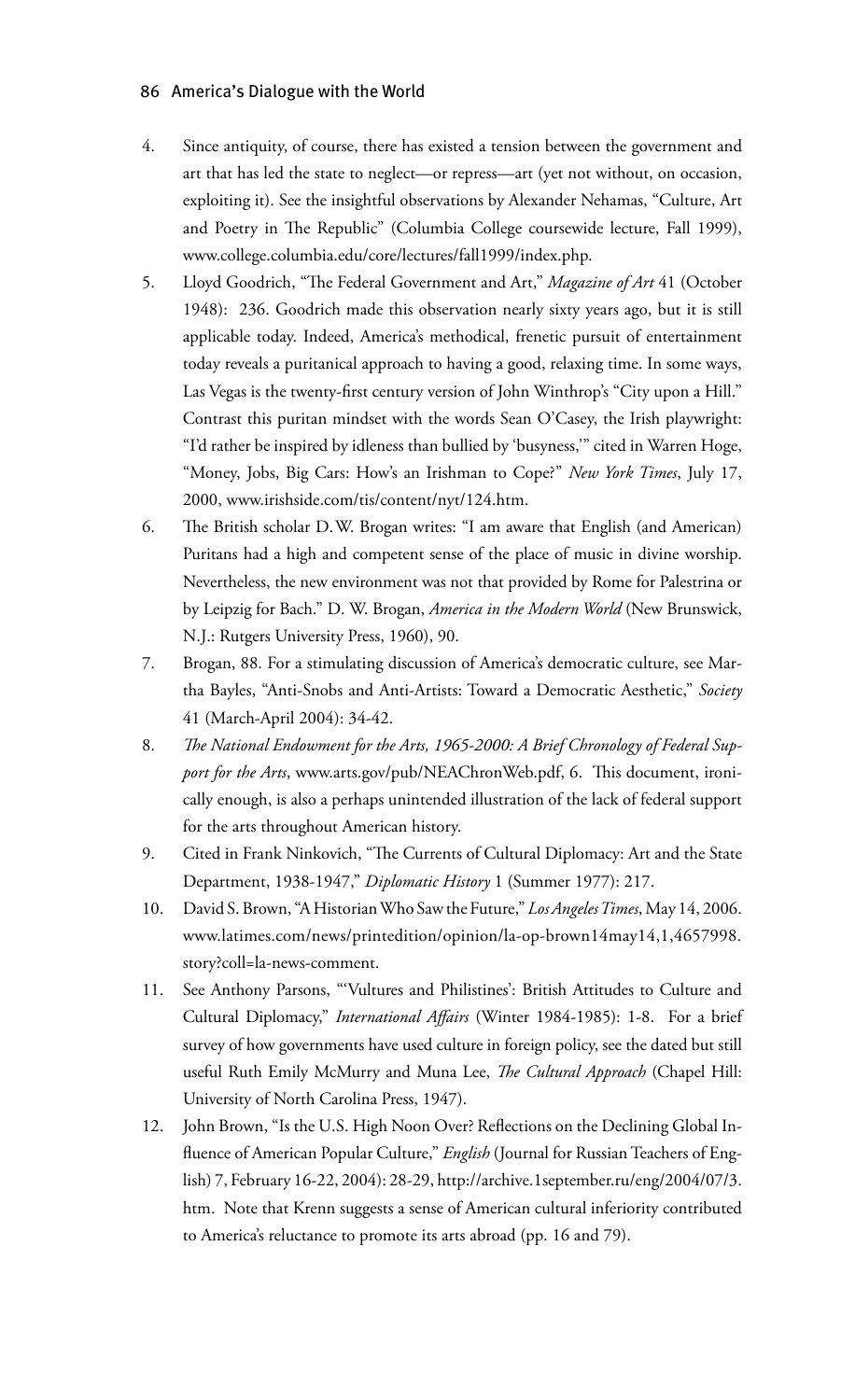### Brown: Arts Diplomacy: The Neglected Aspect of Cultural Diplomacy 87

- 13. Igor Golomshtok, *Totalitarian Art: In the Soviet Union, the Third Reich, Fascist Italy*, *and the People's Republic of China* (London: Collins Harvill, 1990).
- 14. Note that George Creel, the head of the U.S.'s first propaganda agency, the Committee for Public Information (CPI) in World War I, recalled in his memoirs that the CPI's "approach to the neutral countries was simple and direct. Instead of prattling about 'cultural relations' ... we went straight to the governments with a plain statement of purpose … not the coercion of public opinion, but its information." George Creel, *Recollections of Fifty Crowded Years* (New York: G.P. Putnam's, 1947), 169-170. Some WWI U.S. propaganda posters, however, were not void of artistic qualities.
- 15. Ninkovich*,* "Currents of Cultural Diplomacy," 216.
- 16. McMurry and Lee, 208.
- 17. Ninkovich, "Currents of Cultural Diplomacy," 216, 218.
- 18. *Ibid*., 218-219.
- 19. Allan M. Winkler, *The Politics of Propaganda: The Office of War Information, 1942-1945* (New Haven: Yale University Press, 1978).
- 20. Arndt, *op. cit*., is an excellent, and sympathetic, source on CU's history.
- 21. A detailed treatment of this controversial exhibit is found in Ninkovich, 227-35, as well as in Krenn, 9-49.
- 22. Ninkovich, "Currents of Cultural Diplomacy," 232.
- 23. Taylor D. Littleton and Maltby Sykes, *Advancing American Art: Painting, Politics,*  and Cultural Confrontation at Mid-century (Tuscaloosa and London: The University of Alabama Press, 1989), 32.
- 24. Louis Menand, "Unpopular Front: American Art and the Cold War," *New Yorker*, October 17, 2005, www.newyorker.com/critics/content/articles/051017crat\_atlarge.
- 25. Menand, n.p.
- 26. Ninkovich, "Currents of Cultural Diplomacy," 227.
- 27. Ninkovich, "Currents of Cultural Diplomacy," 229.
- 28. Menand.
- 29. Ninkovich, "Currents of Cultural Diplomacy," 229.
- 30. Menand.
- 31. Frank Ninkovich, *U.S. Information Policy and Cultural Diplomacy* (New York: Foreign Policy Association, 1966). This book is a very useful overview, especially for pedagogical purposes.
- 32. Sydney Hyman, *The Lives of William Benton* (Chicago and London: The University of Chicago Press, 1969), 383.
- 33. Yale Richmond, *Cultural Exchange & the Cold War: Raising the Iron Curtain* (University Park: Pennsylvania State University Press, 2003), 14-20. Interestingly, a major Cold War study, Frederick C. Barghoorn's *The Soviet Cultural Offensive: The Role of Cultural Diplomacy in Soviet Foreign Policy* (Princeton, NJ: Princeton University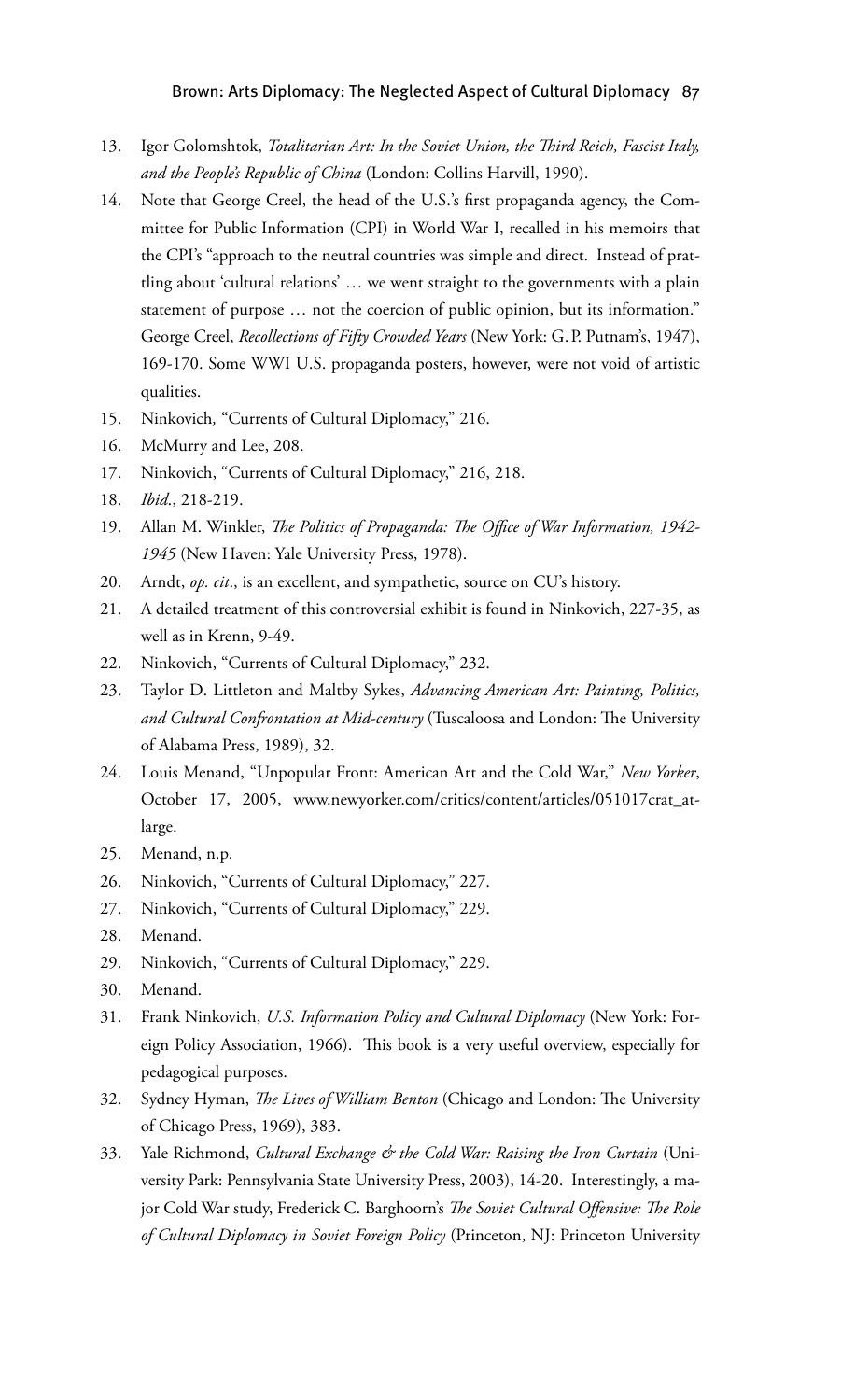Press, 1960), notes that "it is doubtful if one could as yet very meaningfully speak of an American cultural diplomacy," 11. Cultural diplomacy as a weapon used by "the other side" rather than by the U.S. is also suggested by the title and content of Herbert Passin's book, *China's Cultural Diplomacy* (New York: Praeger, 1963).

- 34. Kennedy, at the dedication of a new library at Amherst: "I see little of more importance to the future of our country and our civilization than full recognition of the place of the artist." Cited in *The National Endowment for the Arts, 1965-2000: A Brief Chronology of Federal Support for the Arts,* www.arts.gov/pub/NEAChronWeb. pdf.
- 35. Philip H. Coombs, *The Fourth Dimension of Foreign Policy: Educational and Foreign Affairs* (New York: Harper & Row, 1964), 18.
- 36. For coverage of some of the literature, see John Brown, "Three Schools of Thought on Culture and Foreign Policy During the Cold War," *Place Branding: A Quarterly Review of Branding, Marketing and Public Diplomacy for National, Regional and Civic Development* 1 (November 2005): 420-423; also at http://uscpublicdiplomacy. com/index.php/newsroom/johnbrown\_detail/july\_4\_7\_2005.
- 37. Frances Stonor Saunders, *The Cultural Cold War: The CIA and the World of Arts and Letters* (New York: New Press, 1999), 408.
- 38. See, as a point of reference, Kenneth A. Osgood, "Hearts and Minds: The Unconventional Cold War," *Journal of Cold War Studies* 4 (Spring 2002): 85-107.
- 39. Walter L. Hixson, *Parting the Curtain. Propaganda, Culture, and the Cold War, 1945-1961* (New York: St. Martin's Press, 1997), 172. See also Krenn, 155-73.
- 40. Hixson, 173. The official was the USIA Director George V. Allen.
- 41. *Ibid*.
- 42. Penny M. Von Eschen, *Satchmo Blows up the World: Jazz Ambassadors Play the Cold War* (Cambridge and London: Harvard University Press, 2004).
- 43. Von Eschen, 41.
- 44. *Ibid.,* 83.
- 45. *Ibid*., 137-38.
- 46. *Ibid.*, 138.
- 47. Appendix II: Mission of the United States Information Agency (Adopted by the President and the NSC, October 22, 1953), in Louis W. Roth, "Public Diplomacy and the Past: The Search for an American Style of Propaganda (1952-1977)," in *Fletcher Forum* 8 (Summer 1984): 353-396. An exhaustive history of USIA, based on extensive archival research, is forthcoming by Nicholas J. Cull, *American Propaganda and Public Diplomacy, 1945-2001: A History of the United States Information Agency* (forthcoming, Cambridge University Press).
- 48. Robert Mcg. Thomas, Jr., "Willis Conover, 75, Voice of America Disc Jockey," obituary, *New York Times,* May 19, 1996, www.writing.upenn.edu/~afilreis/50s/conoverobit.html. As a cultural affairs officer in Moscow (1998–2001), I had the honor to help organize with Russian partners a two-day series of concerts commemorating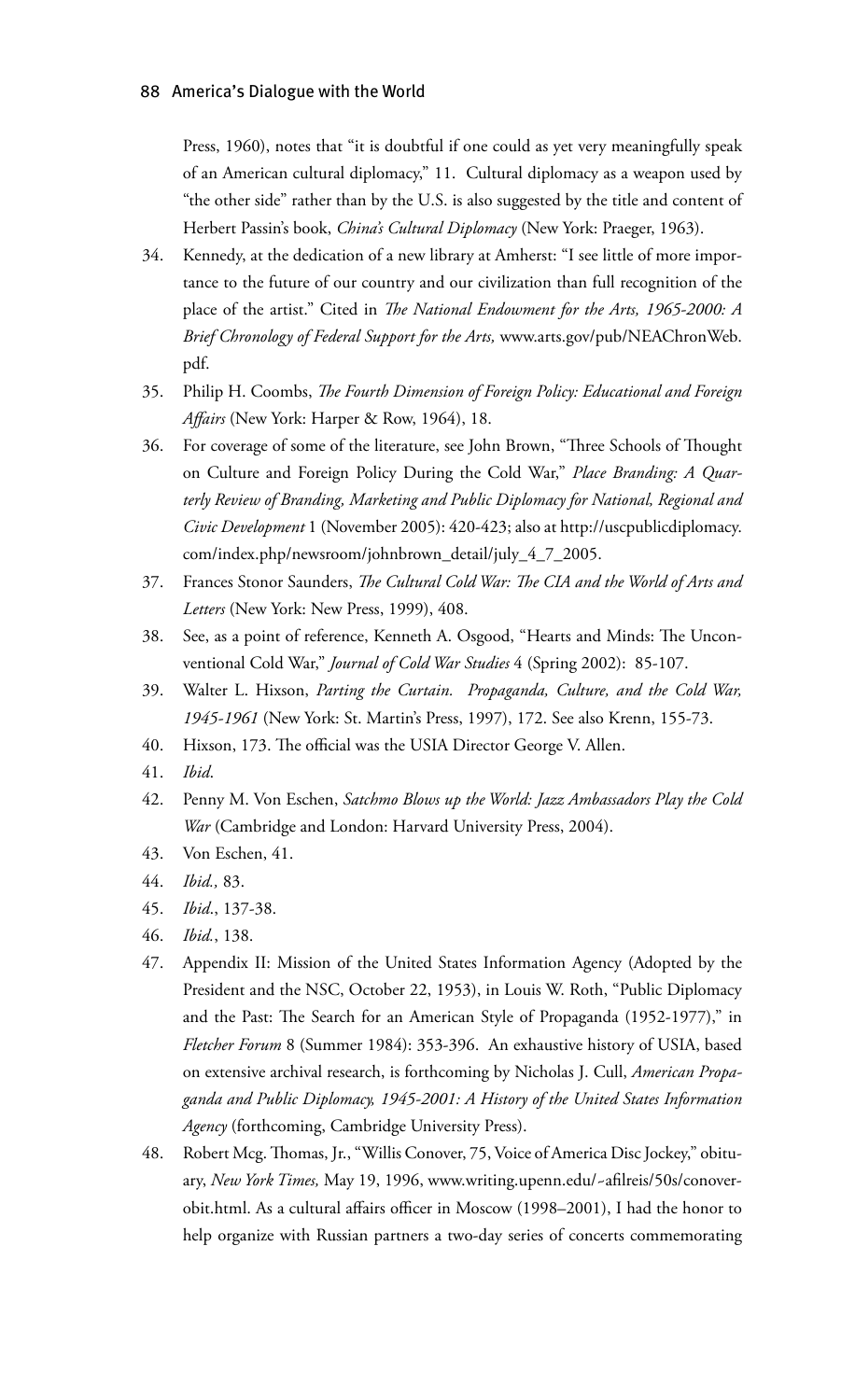### Brown: Arts Diplomacy: The Neglected Aspect of Cultural Diplomacy 89

Willis on the fifth anniversary of his death.

- 49. Nicholas J. Cull, "'Public Diplomacy' Before Gullion: The Evolution of a Phrase," *Public Diplomacy Blog,* April 18, 2006, USC Center on Public Diplomacy, http:// uscpublicdiplomacy.com/pdfs/gullion.pdf.
- 50. The propaganda/information essence of USIA is evident from Wilson P. Dizard, *In*venting Public Diplomacy: The Story of the U.S. Information Agency (Boulder, Colo.: Lynne Rienner Publishers, 2004). Andrew Berding, a USIA official, noted in 1953 that USIA was "not interested in art for art's sake. We do not intend to embark on a vast program for spreading all and any American art abroad" (Krenn, 94).
- 51. Madeleine Albright, "The Importance of Public Diplomacy to American Foreign Policy," *U.S. Department of State Dispatch* 10 (October 1999): 9.
- 52. For an examination of the artistic programming that did take place, as seen from a field perspective, see Arndt, chapter 16, "The Arts of Vision," 360-79, and chapter 18, "The Arts of Performance," 398-417. Not all USIA officers were considered adequate *kulturtragers* by persons knowledgeable about American artistic achievements; see John McCormick, "The United Snopes Information Service," The Kenyon *Review* 24 (Spring 1962): 330-350. For culture as a "dirty word" in foreign service life and the misunderstood role of the cultural attaché, see John L. Brown, "But What Do You Do," *Foreign Service Journal* 41 (June 1964): 23-25, www.unc.edu/ depts/diplomat/archives\_roll/2002\_07-09/brown\_cao/brown\_cao.html.
- 53. Reinhold Wagnleitner, "Propagating the American Dream: Cultural Policies as Means of Integration," in Richard P. Horwitz, ed., *Exporting America: Essays on American Studies Abroad* (New York: Garland, 1993), 317.
- 54. Advisory Committee on Cultural Diplomacy, 4.
- 55. Cynthia Schneider, "Culture Communicates: Diplomacy that Works," Netherlands Institute for International Relations 'Clingendael,' *Discussion Papers on Diplomacy* 94 (September 2004): 16, www.clingendael.nl/publications/2004/20040300\_cli\_ paper\_dip\_issue94.pdf.
- 56. *Ibid.*
- 57. Jess T. Ford, "State Department Efforts Lack Certain Communication Elements and Face Persistent Challenges," testimony before the subcommittee on Science, 109th Congress, 2d sess., May 3, 2006, www.gao.gov/new.items/d06707t.pdf.
- 58. Schneider, 21.
- 59. For recent articles making a case for cultural diplomacy that pertain to arts diplomacy, see Schneider, op. cit., and her "There's an Art to Telling the World about America," *Washington Post*, August 25, 2002; Martha Bayles, "Goodwill Hunting," *Wilson Quarterly* 29 (July 2005), and "America's X-rated Cultural Image Abroad," *Winnipeg Free Press*, September 21, 2005; John Brown, "Changing Minds, Winning Peace: Reconsidering the Djerejian Report," *American Diplomacy* (September 5, 2004), www.unc.edu/depts/diplomat/; Joan Channik, "The Artist as Cultural Diplomat," *American Theater* 22 (May 2005); Helena Finn, "The Case for Cultural Diplomacy: